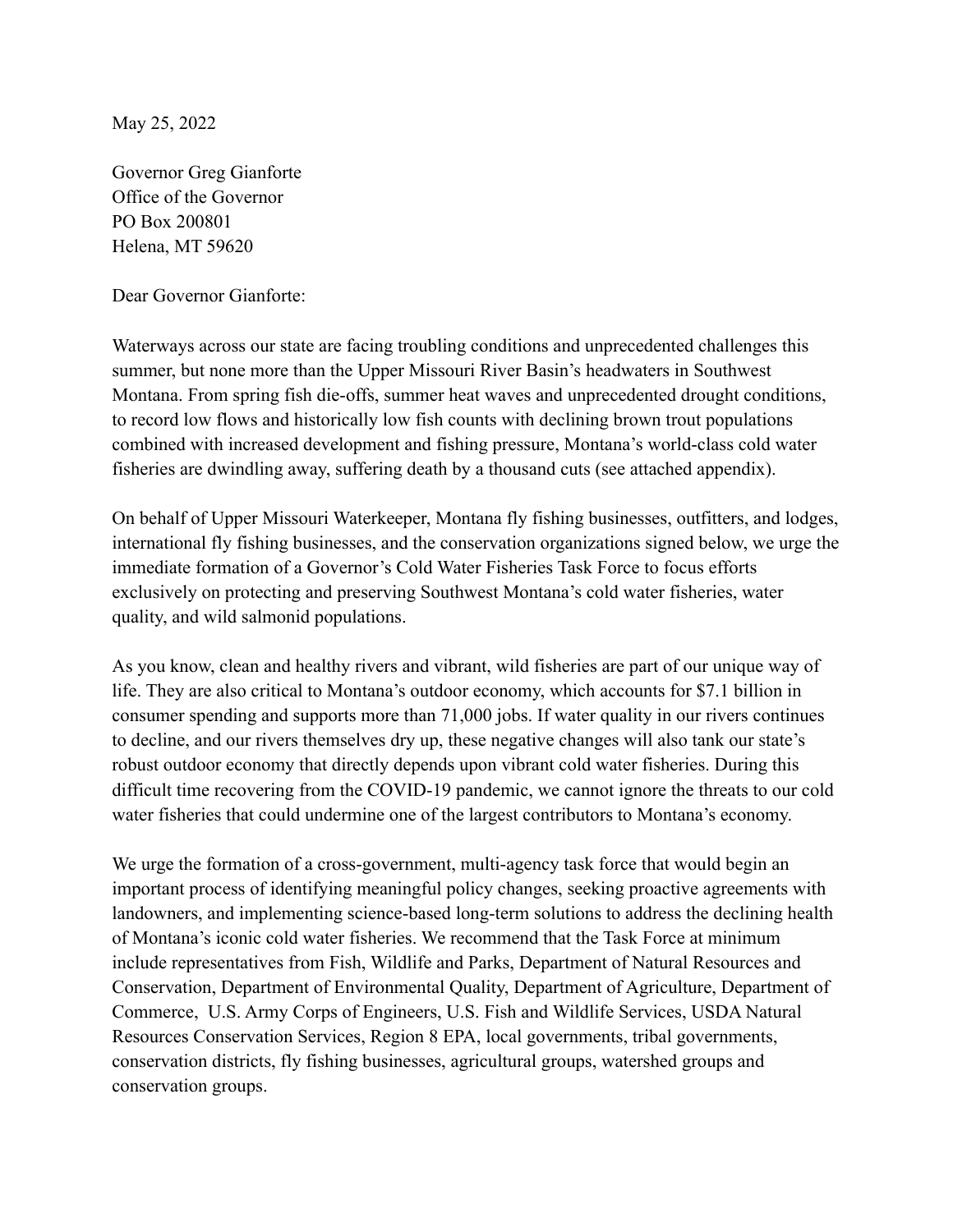Recently implemented river closures and seasonal hoot owl restrictions serve as a starting point to addressing our threatened waterways and fish populations, but they are not the sole nor a long-term solution. As all business owners know, assessing risk and making strategic decisions to best manage risk is absolutely necessary to be successful. When it comes to Southwest Montana's cold water fisheries and rivers, there is too much at risk for our state to continue ignoring the writing on the wall.

We respectfully request that your administration step up to protect some of the most unique, ecologically intact, cold water river systems in the Lower 48 before it's too late by using your authority to form a Governor's Cold Water Fisheries Task Force. Doing so will focus collective efforts on targeted solutions for protecting Southwest Montana's cold water fisheries, water quality, and wild trout populations. As a headwaters state we urge immediate action and look forward to working together to protect this valued, cherished resource that is so integral to our way of life.

Sincerely,

Guy Alsentzer, Esq Executive Director Upper Missouri Waterkeeper 24 S. Willson Ave Ste 6-7, Bozeman, MT 59715

Harris Buddig Northern Rockies Sales Representative Patagonia 259 W Santa Clara St, Ventura, CA 93001

Wade Fellin Co-Owner Big Hole Lodge 36894 Pioneer Mountain Scenic Byway, Wise River, MT 59762

Toby Swank President Fins & Feathers of Bozeman 81810 Gallatin Rd, Bozeman, MT 59718 Simon Perkins President Orvis 178 Conservation Way, Sunderland, VT

John Arnold Headhunters, LLC 145 Bridge St, Craig, MT 59648

Michael A. Bias, Ph.D. Executive Director Fishing Outfitters Association of Montana P.O. Box 485, Twin Bridges, MT 59754

Ebon Robinson Lary's Fly and Supply 604 Nucleus Ave, Columbia Falls, MT 59912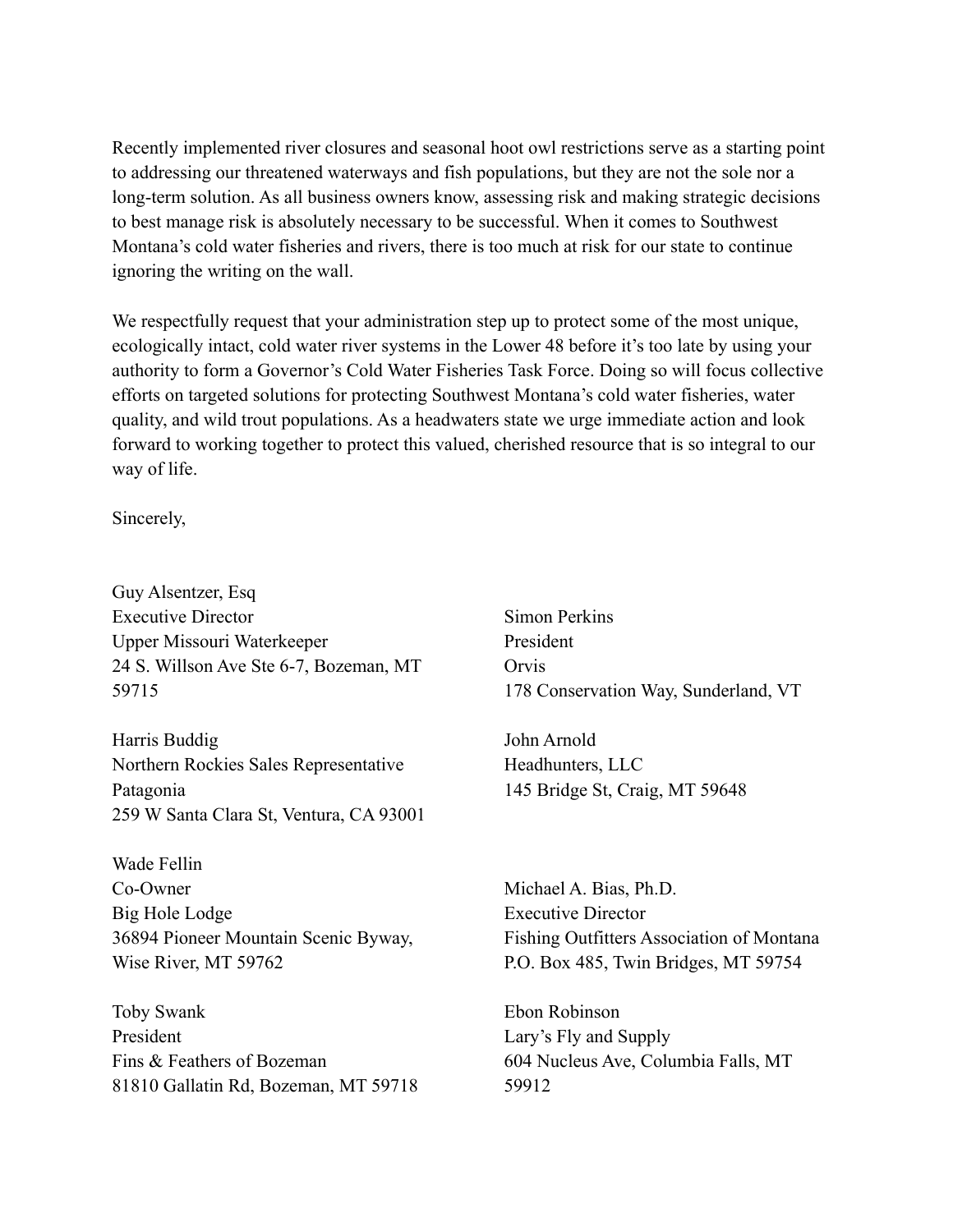Brian McGeehan Montana Angler Fly Fishing Inc 435 E. Main St, Bozeman, MT 59715

James Anderson Yellowstone Angler 5256 US-89, Livingston, MT 59047

Jason Orzechowski Wolf Creek Angler, Iron Fly Outfitting LLC 515 Recreation Rd, Wolf Creek, MT 59648

John Arnold Falls Outfitters 214 Central Ave. N, Cascade, MT 59421

Joe Dilschneider Trout Stalkers LLC & Madison River Fishing Company 301 E. Main St, Ennis, MT 59729

Eric Adams Montana Fly Fishing Guides, LLC PO Box 817, Livingston, MT 59047

Mark Raisler Get the Drift Outfitters 408 Sheffield Ct, Cascade, MT 59421

Derf Johnson Montana Environmental Information Center P.O. Box 1184, Helena, MT 59624

Andrew Gorder Legal Director Clark Fork Coalition P.O. Box 7593, Missoula, MT 59807

Frank Szollosi Montana Wildlife Federation P.O. Box 11755 Helena, MT 59624

Charles Drimal Greater Yellowstone Coalition 215 S Wallace Ave, Bozeman, MT 59715

Scott Bosse American Rivers 321 East Main St, Ste 408, Bozeman, MT 59715

Emily Cleveland Wild Montana 80 S Warren St, Helena, MT 59601

Clinton Nagel Gallatin Wildlife Association P.O. Box 5317, Bozeman, MT 59717

Kristin Gardner Gallatin River Task Force P.O. Box 160513, Big Sky, MT 59716

Patricia Simmons Montana Rivers 357 Pine Creek Dr, Bozeman, MT 59718

Sarah Bates National Wildlife Federation 240 N. Higgins Ave, Ste. 2, Missoula, MT 49801

Roy Morris 2901 Quincy St, Butte, MT 59701 John B. Sullivan III\* Board Chair Montana Backcountry Hunters & Anglers PO Box 9257, Missoula, MT 59808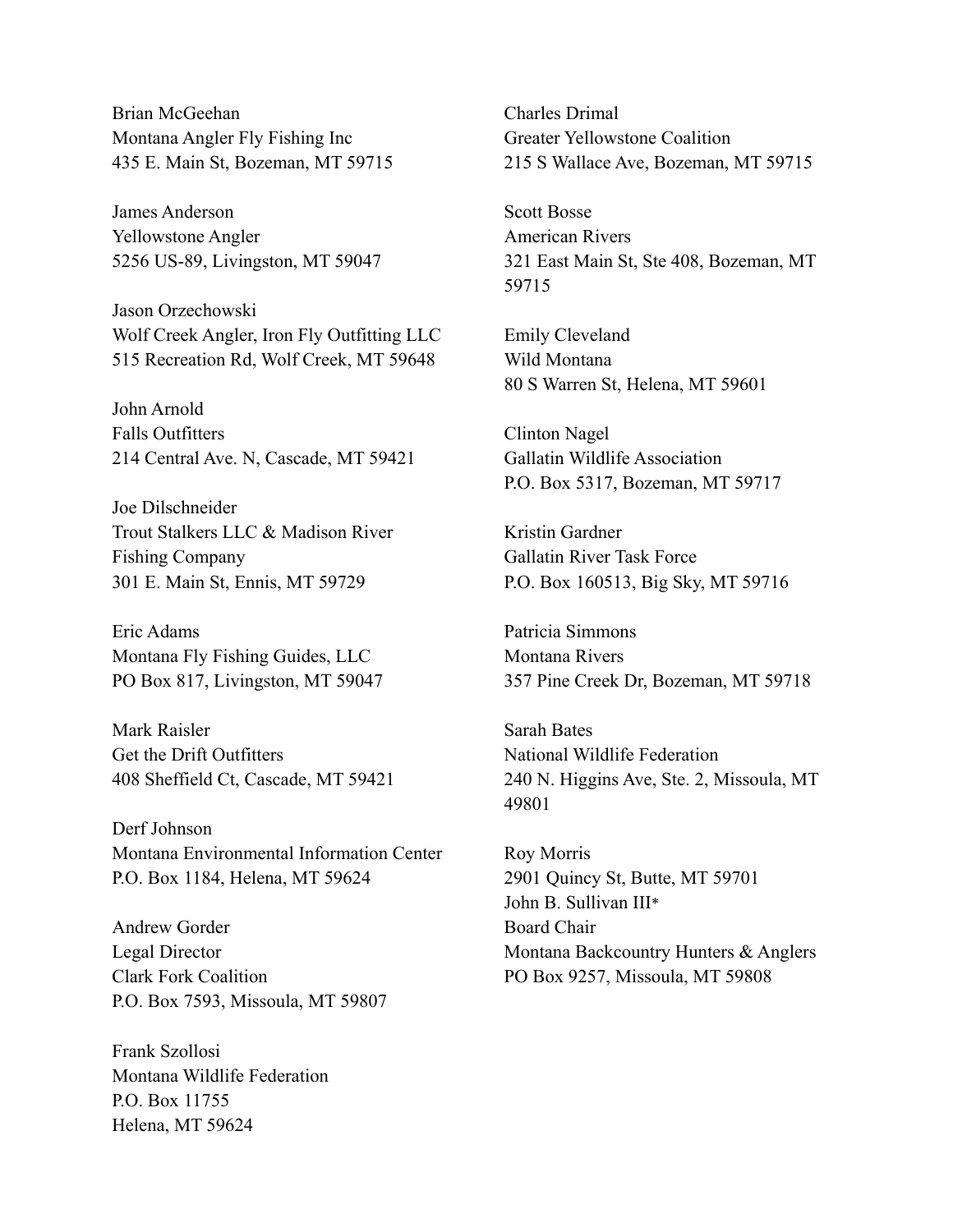Abby Neu Ennis, MT 59729

Adam Cook Helena, MT 59601

Aissa Wise Missoula, MT 59802

Alex Charbonneau Bozeman, MT 59715

Alex Thompson Whitefish, MT 59937

Allison Kaufman Bozeman, MT 59718

Amy Gulbrandson Coeur d Alene, ID 83814

Ana Pederson Missoula, MT 59802

Andrew Britt Bozeman, MT 59715

Andrew Schaefer Belgrade, MT 59714 Abby T Helena, MT 59624

Adam Levin Chandler, AZ 85226

Alan White Missoula, MT 59803

Alex McAlister Twin Bridges, MT 59754

Alison Adam-Buskey Bozeman, MT 59715

Amanda Jones Bozeman, MT 59715

Amy Olson Belt, MT 59412

Anders Broste Columbia Falls, MT 59912

Andrew Brown Whitefish, MT 59937

Andy Babcock Bozeman, MT 59715 Ada Smith Missoula, MT 59802

Aidan McCulloch Bozeman, MT 59718

Alayna Riis Bozeman, MT 59718

Alex Saad Bozeman, MT 59718

Allie Scheifele Bozeman, MT 59715

Amanda Jungles Bozeman, MT 59715

Amy Tangedahl Kalispell, MT 59901

Andrew Baranak Bozeman, MT 59715

Andrew Daigh Three Forks, MT 59715

Andy Hill Boone, NC 28607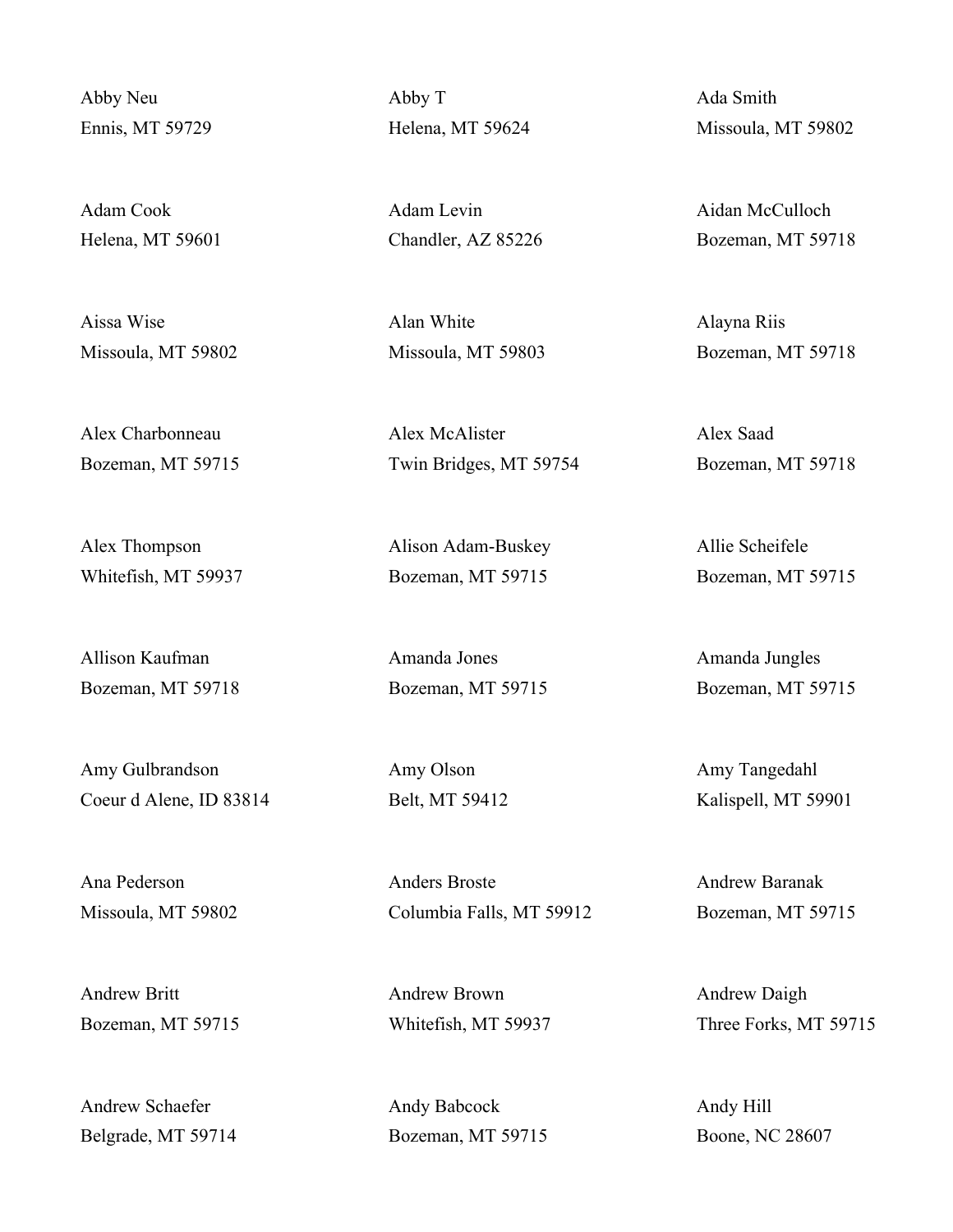Andy Lupher Bozeman, MT 59715

Angus Sullivan Livingston, MT 59715

Anna Mack Belgrade, MT 59714

Anne Millbrooke Bozeman, MT 59715

Anthony Jackson Bozeman, MT 59718

Ashley Pecora Bozeman, MT 59718

Audrey Warren Missoula, MT 59808

Austin Schoen Missoula, MT 59801

Avery Berg Bozeman, MT 59715

Barry Beck Benton, PA 17814 Andy Read Denver, CO 80202

Anna Beltramo Cary, NC 27518

Anne Jolliff Clancy, MT 59634

Anne Ready Bozeman, MT 59715

Anthony Swentosky Jackson, WY 83001

Ashley Scully Lolo, MT 59847

Austin Berg Big Sky, MT 59716

Austin Wischhusen Hamilton, MT 59840

Bailey Scott Missoula, MT 59801

Barry Dunn Essex, MT 59916 Andy Trewhitt Eagle, CO 81631

Anna Brewer Phoenix, AZ 85001

Anne Marie Emery Billings, MT 59106

Anthony Knapp Troy, MT 59935

Arienne Nyren Belgrade, MT 59714

Ashley Streebig Pittsville, MD 21850

Austin Richard Golden, CO 80401

Autumn Matuch Vernon Hills, IL 60061

Barbara Gregovich Butte, MT 59701

Bart Mihailovich Missoula, MT 59803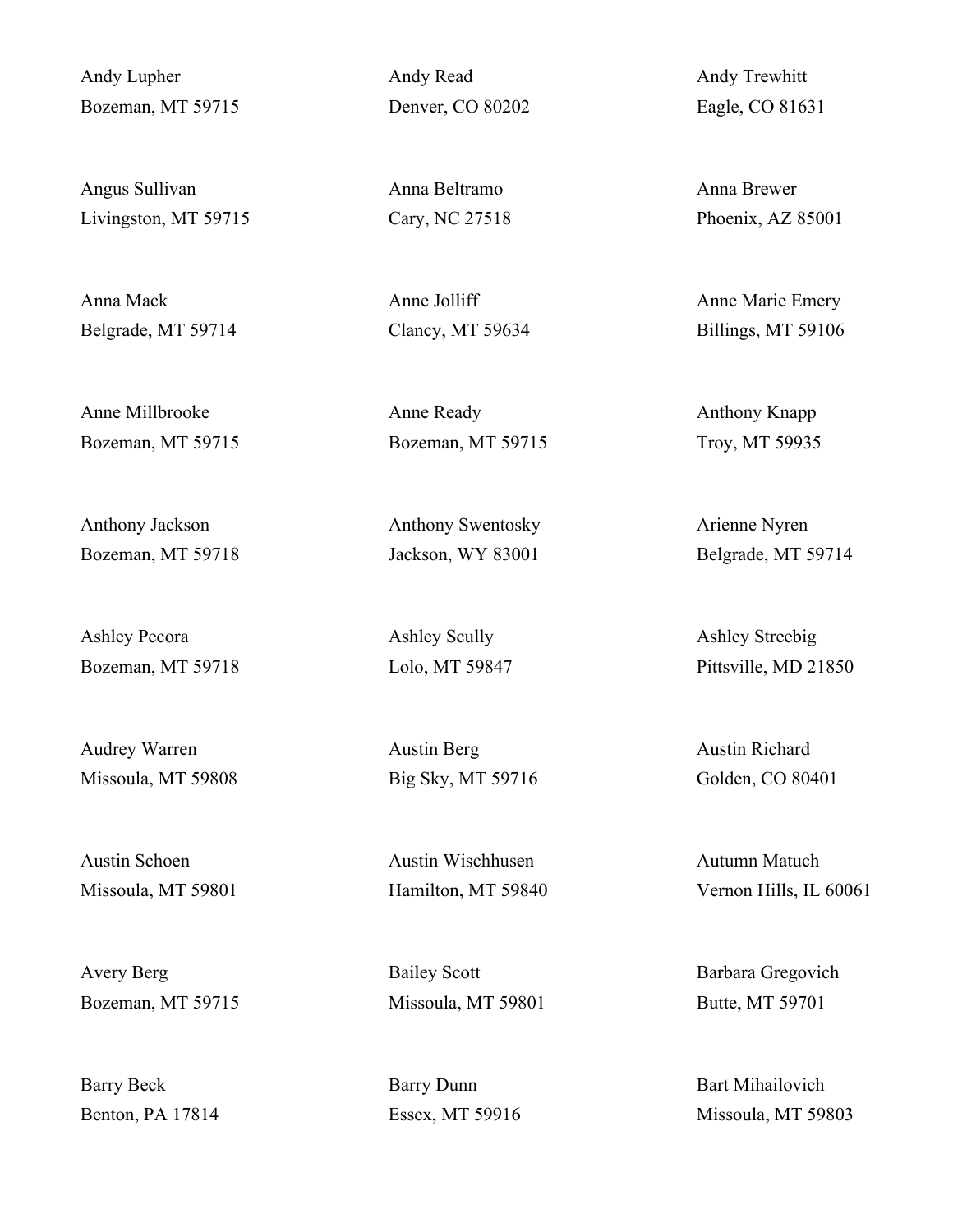Bayley Butler Missoula, MT 59801

Ben Johnston Bozeman, MT 59718

Ben Schmidt Missoula, MT 59802

Benjamin Jantzen Bozeman, MT 59718

Benjamin Stevens Bozeman, MT 59715

Bill Baskin Bozeman, MT 59718

Blair Osgood Bozeman, MT 59715

Bob McMahon Belgrade, MT 59714

Bradley Dean Plano, TX 75093

Brandon McCarthy Bozeman, MT 59718 Becca Skinner Gallatin Gateway, MT 59730

Ben Kershner Bozeman, MT 59718

Ben Sundy Missoula, MT 59808

Benjamin Landry Bozeman, MT 59715

Beth Trussell Burbank, CA 91502

Bill Buckley Bozeman, MT 59715

Bob Gates Kalispell, MT 59901

Bob Stevens Bozeman, MT 59718

Brandon Ellis Missoula, MT 59803

Brandon Prowse Ennis, MT 59729 Ben Enseleit Missoula, MT 59802

Ben Nobel Bozeman, MT 59715

Ben Weyer Livingston, MT 59047

Benjamin Roback Bozeman, MT 59715

Beverly Hall Fong Wise River, MT 59762

Bill Kleindl Bozeman, MT 59715

Bob Macdonald Chatham, MA 02633

Bob Warren Clancy, MT 59634

Brandon Hoffman Whitefish, MT 59937

Brandy Blakeley Bozeman, MT 59771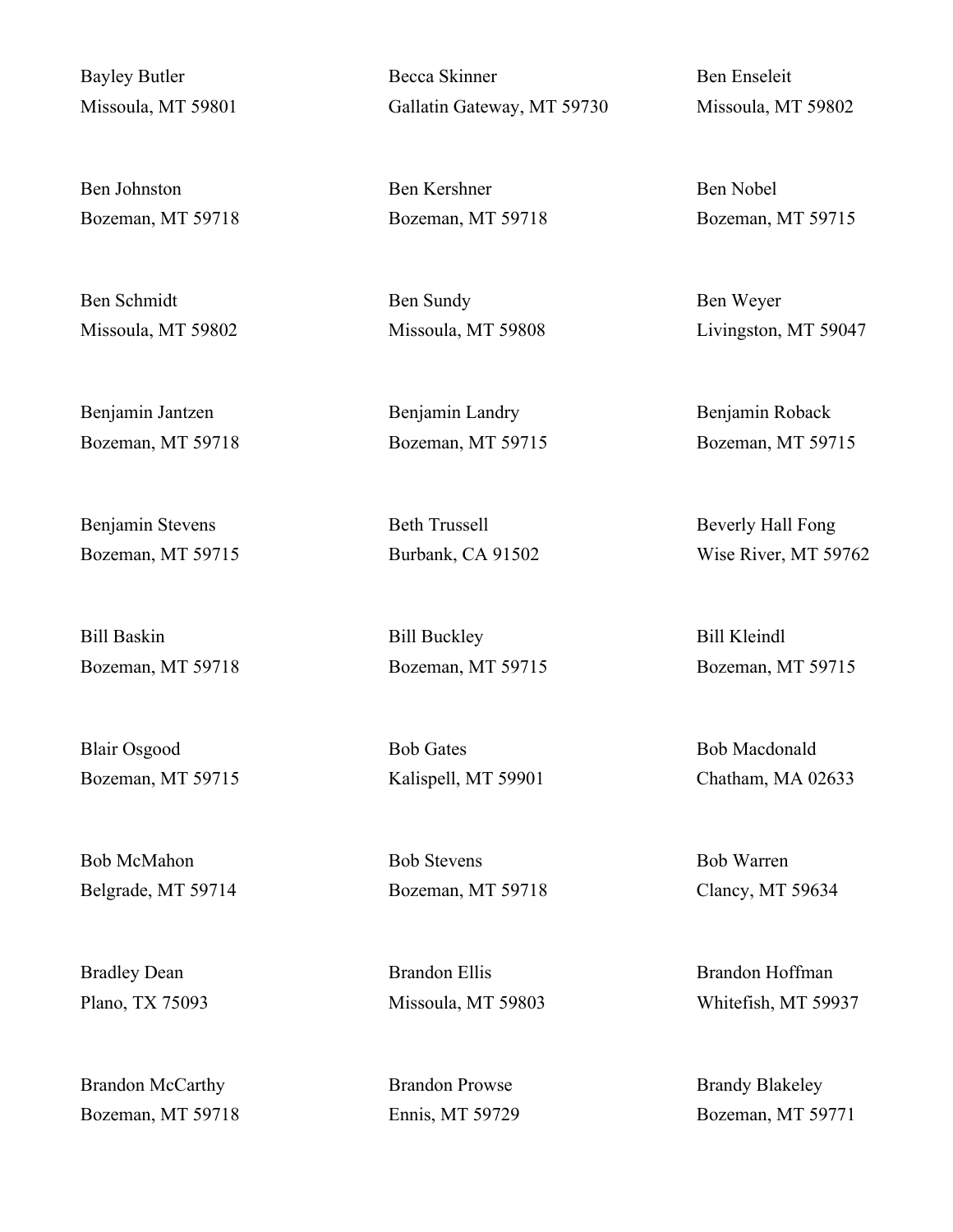Brant Giovannetti Columbia Falls, MT 59912

Brian Buhman Glenwood, IA 51534

Brian Jaynes Eureka springs, AR 72632

Brian Wheeler Dillon, MT 59725

Britney Fregerio Missoula, MT 59803

Brody Klemer Missoula, MT 59801

Bruce Fields Silver Star, MT 59751

Bryan Gregson Bozeman, MT 59718

Cam Stringer Missoula, MT 59803

Carey Schmidt Missoula, MT 59703 Brantley Persons St. George Island, FL 32328

Brian Green Helena, MT 59601

Brian Reynolds Atlantic City, NJ 08401

Bridgar Hill Livingston, MT 59047

Britt Holewinski Missoula, MT 59801

Brooklynn Underwood Kalispell, MT 59901

Bruce Whittenberg Helena, MT 59691

Bryan Willis Albany, GA 31708

Cameron Law Kalispell, MT 59901

Carol Jo Williams Pearsall, TX 78061 Brent Day Gallatin Gateway, MT 59730

Brian Halvorsen Bozeman, MT 59715

Brian S Kendrick Round Rock, TX 78665

Brior Stack Sweeney Beacon Falls, CT 06403

Brock Rugg Bozeman, MT 59715

Brooks Scott Bozeman, MT 59718

Bryan Enseleit Great Falls, MT 59403

Bryce Hamilton Bedford, TX 76021

Cannon Milligan Belgrade, MT 59714

Carolyn Craven Great Falls, MT 59405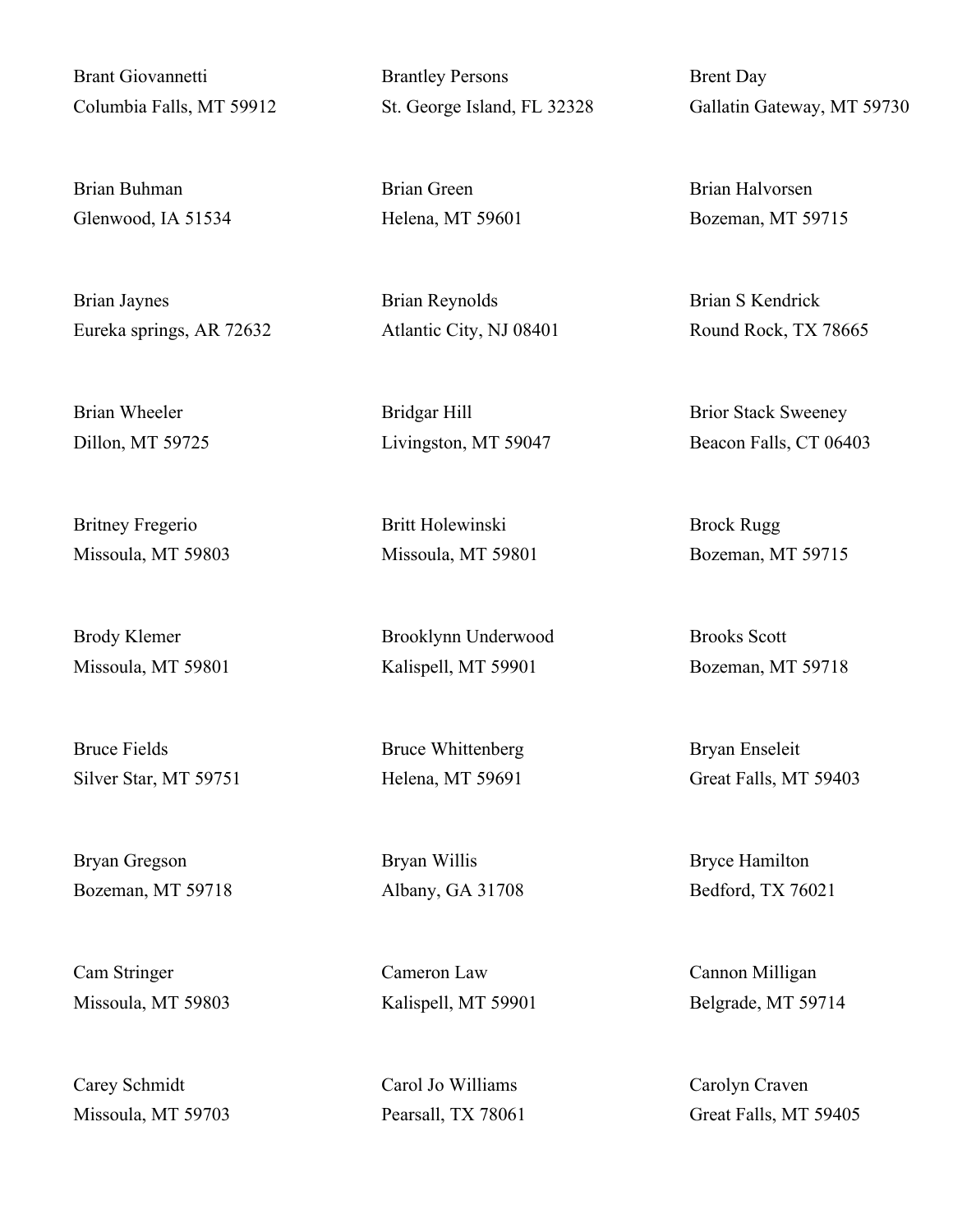Carolyn Knaack Sandpoint, ID 83864

Casey Harris Glen Allen, VA 23059

Charles McKeod Missoula, MT 59801

Chawn DuBack Polson, MT 59860

Chris D. Moore Bigfork, MT 59911

Chris Lynn Missoula, MT 59803

Chris Whelan Helena, MT 59601

Christina Kromarek Elliston, MT 59728

Christopher Bruner Big Sky, MT 59716

Cj Lambrecht Denver, CO 80207 Carter Gall Billings, MT 59102

Catherine Warrick Florence, MT 59833

Charles Westerman Bozeman, MT 59718

Chelsea Sidenblad Pflugerville, TX 78660

Chris Killian Belgrade, MT 59714

Chris McCarthy Belgrade, MT 59714

Christian Johnson Whitefish, MT 59937

Christine Ellsworth Great Falls, MT 59401

Christopher Sawyer Bozeman, MT 59718

Clare Mack Bozeman, MT 59718 Carver Weeks Bozeman, MT 59718

Chanan Brown Billings, MT 59101

Charlie Morrow

Chris Conaty Portland, OR 97213

Chris La Tray Missoula, MT 59808

Chris VanÓver Gallatin Gateway, MT 59730

Christian Pruitt Hamilton, MT 59840

Christine Sawicki Bozeman, MT 59718

Christopher Toalson Bozeman, MT 59718

Clay Edmondson Challis, ID 83226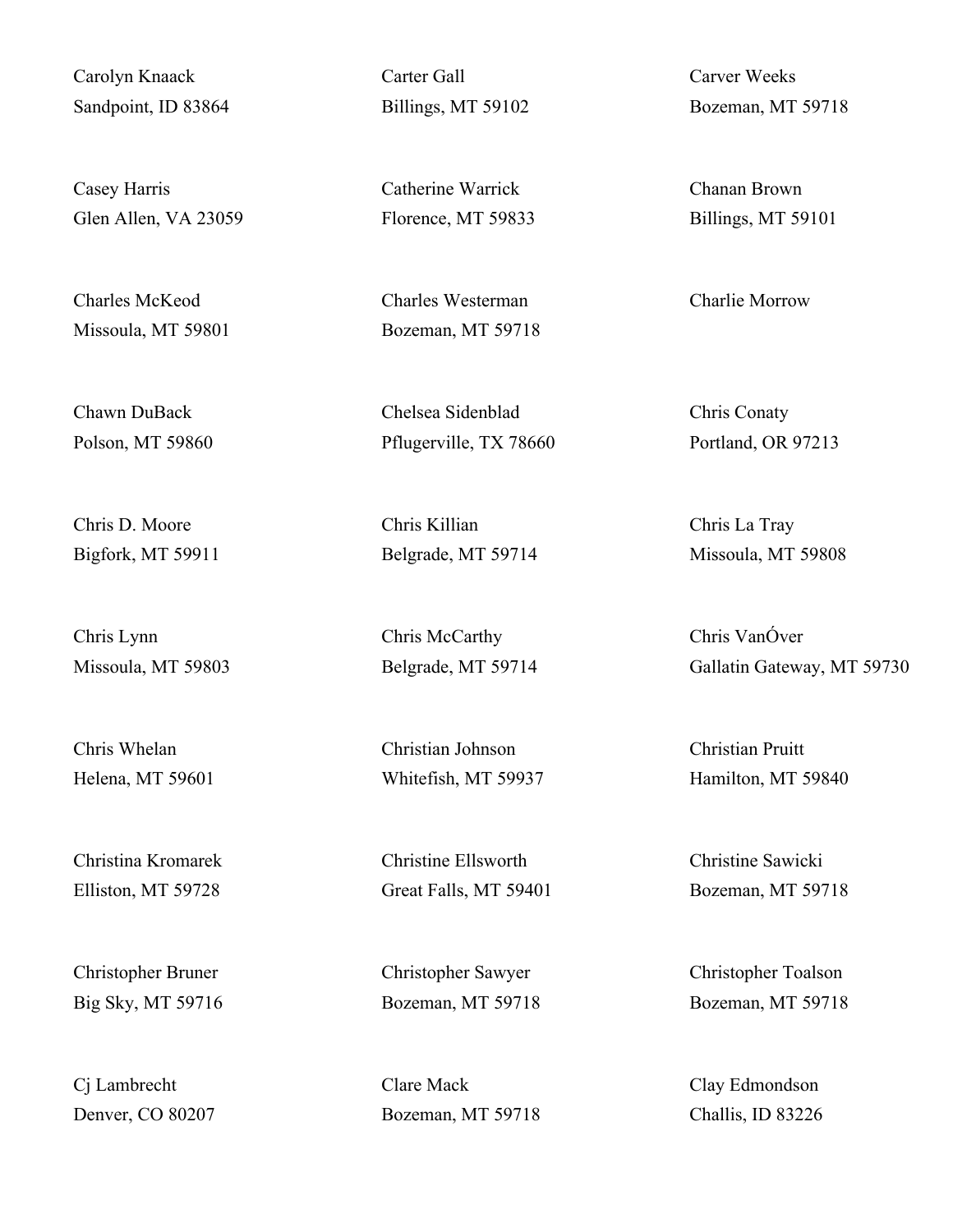Cledith Oakley Daytona Beach, FL 32118

Coltan Pipinich Townsend, MT 59644

Connor Johnson Bozeman, MT 59715

Corey Farler Whitefish, MT 59937

Cory Maloney Gallatin Gateway, MT 59716

Curtis Kruer Sheridan, MT 59749

Dalton Shoemaker Hagerstown, MD 21742

Dan Burns Bozeman, MT 59718

Dan Moe Whitefish, MT 59937

Daniel Bruce Bozeman, MT 59718 Clinton Nagel Bozeman, MT 59718

Colter Sienkiewicz Livingston, MT 59047

Connor Lewis Clinton, MT 59825

Corey Piersol Bozeman, MT 59718

Court Harris Livingston, MT 59047

Cyndi Crayton Bozeman, MT 59715

Dan Beck Missoula, MT 59801

Dan Fenn Bozeman, MT 59715

Dane Tracy Bozeman, MT 59715

Daniel Jensen Great Falls, MT 59405 Colleen Kennedy Leawood, KS 66206

Colton Kaspar Big Timber, MT 59011

Conor Lowney Butte, MT 59701

Corrie Williamson Lewistown, MT 59457

Cully Lauver Red Lodge, MT 59068

Cyrus Kiely , MT

Dan Brister Arlee, MT 59821

Dan Gigone, Sweetwater Fly Shop Bozeman, MT 59715

Dani Trangmoe Stevensville, MT 59870

Daniel May Anaconda, MT 59711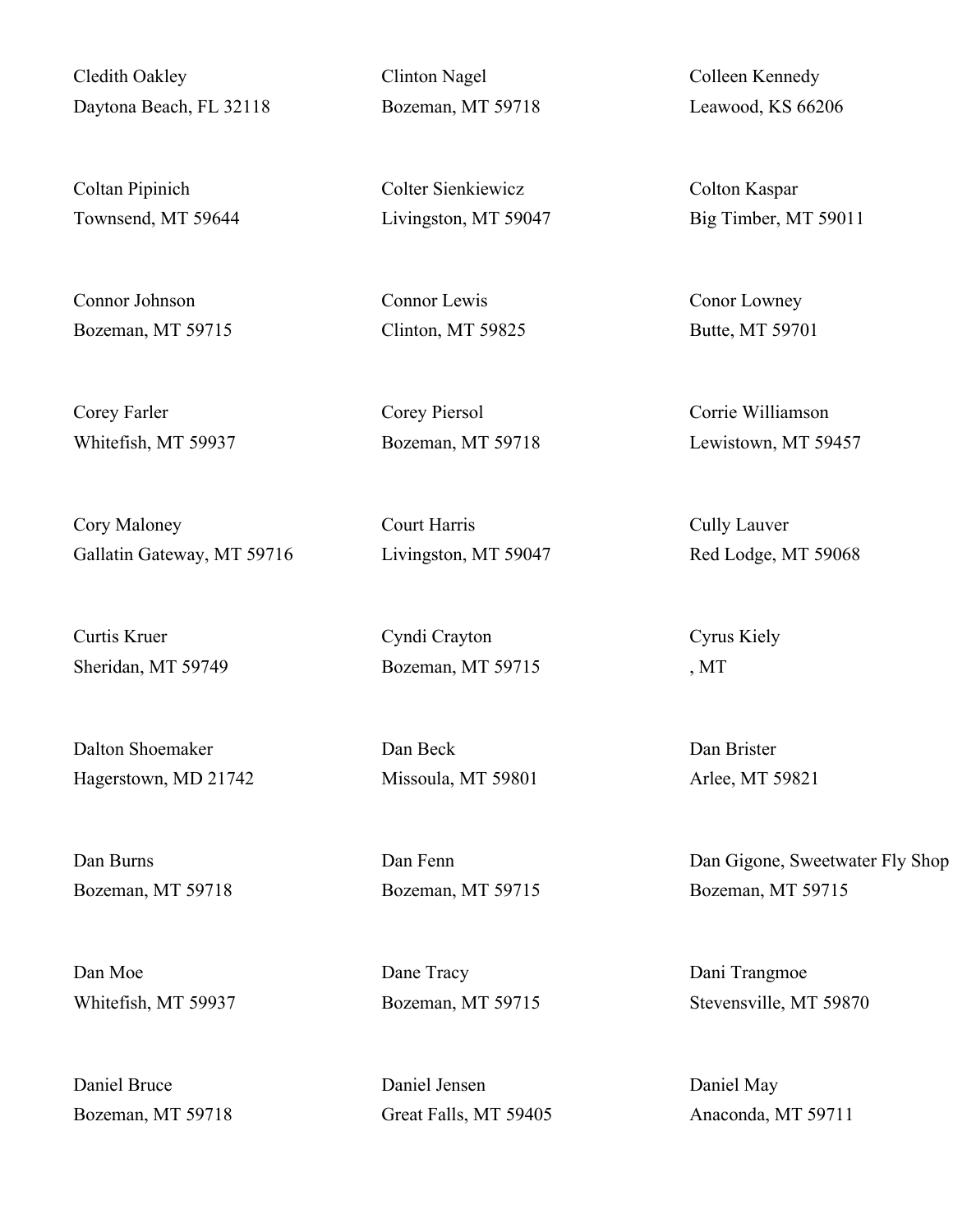Daniel Soltau Wylie, TX 75098

Daren Clos Great Falls, MT 59401

Dave Books Helena, MT 59601

Dave Potchak Missoula, MT 59803

David Baumbauer Bozeman, MT 59715

David Dayton Missoula, MT 59803

David Hilliard Missoula, MT 59803

David Tetrick Portland, OR 97215

David Yerk Choteau, MT 59422

Denise Hoepfner Bozeman, MT 59718 Danielle Egnew Billings, MT 59102

Darren Brady Missoula, MT 59081

Dave Hernden Bozeman, MT 59718

David A. Thompson Bozeman, MT 59715

David Blesch Big Sky, MT 59716

David Frederick Alder, MT 59710

David Ketchum Missoula, MT 59802

David Viciedo Bozeman, MT 59715

Dean Chavooshian New York, NY 10011

Derek Laine Missoula, MT 59802 Danielle Petey Pace Missoula, MT 59801

Darren Kisor Pray, MT 59065

Dave Murphy Rocky River, OH 44116

David Balk Mt. Vernon, WA 98273

David Burgess Aurora, CO 80015

David Hathazy Moon Township, PA 15108

David Stagliano Helena, MT 59601

David Whitt Lewiston, NY 14092

Debra Stone Whitehall, MT 59759

Derek Williams Kalispell, MT 59901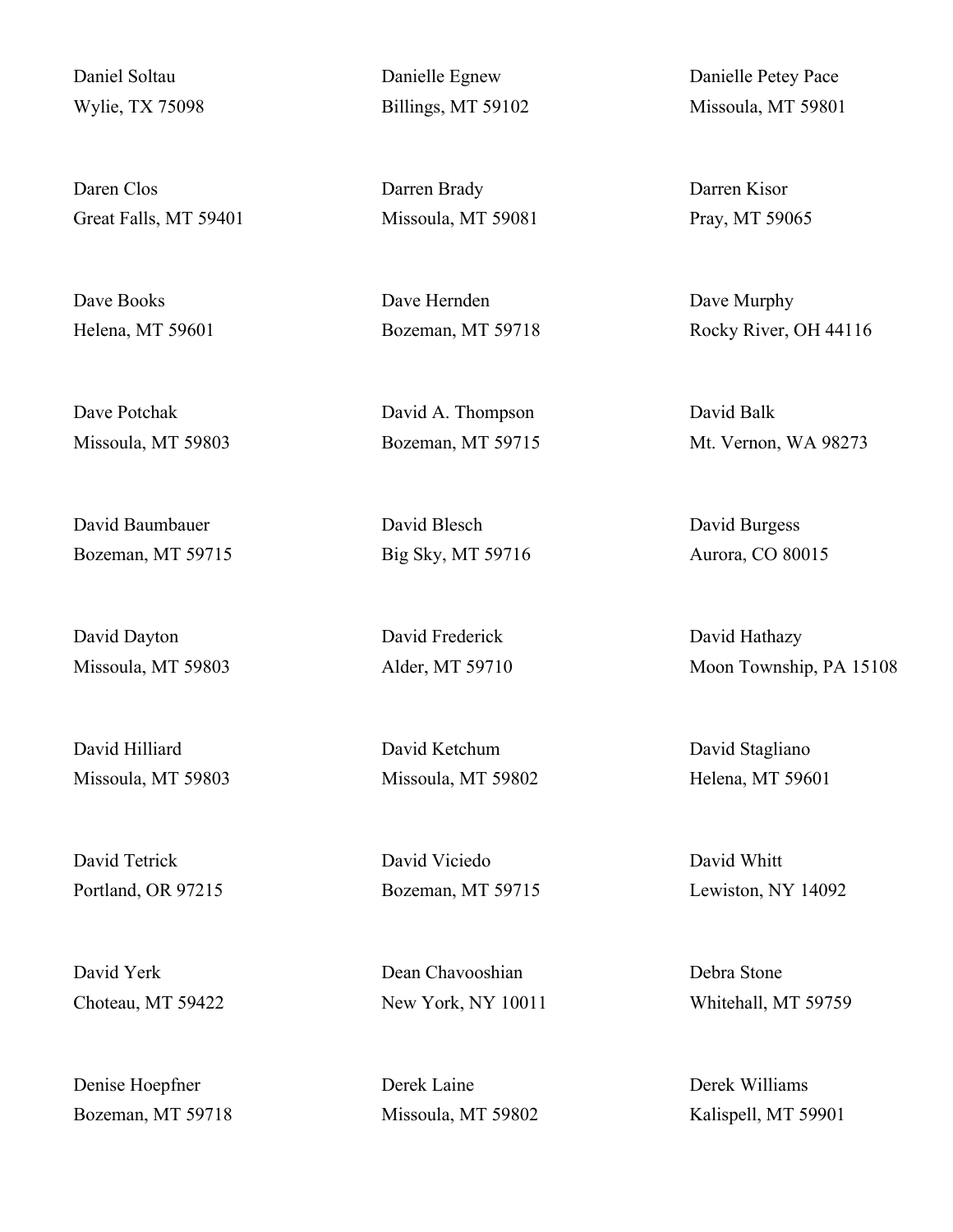Derek Young Lakeside, MT 59922

Diane Moser Bozeman, MT 59718

Dillon Downs Bozeman, MT 59715

Donna Cautilli Langhorne, PA 19047

Doug Roy, UT 84067

Duncan Blake Gold Creek, MT 59733

Dustin Moore Hamilton, MT 59840

Earl Dorsey Helena, MT 59602

Elijah Moyse Rexburg, ID 83540 Devin Farrell Oakland, CA 94609

Dianne Stanley Bozeman, MT 59715

Dillon Flynn Bloomington, IN 47401

Don Wood Donald Iles Lincoln, MT 59639

> Donna L Dale St Louis, MO 63119

Doug Krings Lewistown, MT 59457

Dustin Cooper Great Falls, MT 59405

Dusty Daws Bozeman, MT 59715

Eduardo Garcia Gallatin Gateway, MT 59730

Elisabeth Bechmann Elizabeth Haveman

Devin Kohn Red Lodge, MT 59068

Dick Greene Bozeman, MT 59718

Don Helmbrecht Emigrant, MT 59027

Donald Peters Florence, MT 59833

Dorothy Filson Bozeman, MT 59771

Douglas Rohn Bozeman, MT 59718

Dustin Gage Whitefish, MT 59937

Dylan Saltzman Townsend, MT 59644

Elaine Nabors Bozeman, MT 59718

Bozeman, MT 59718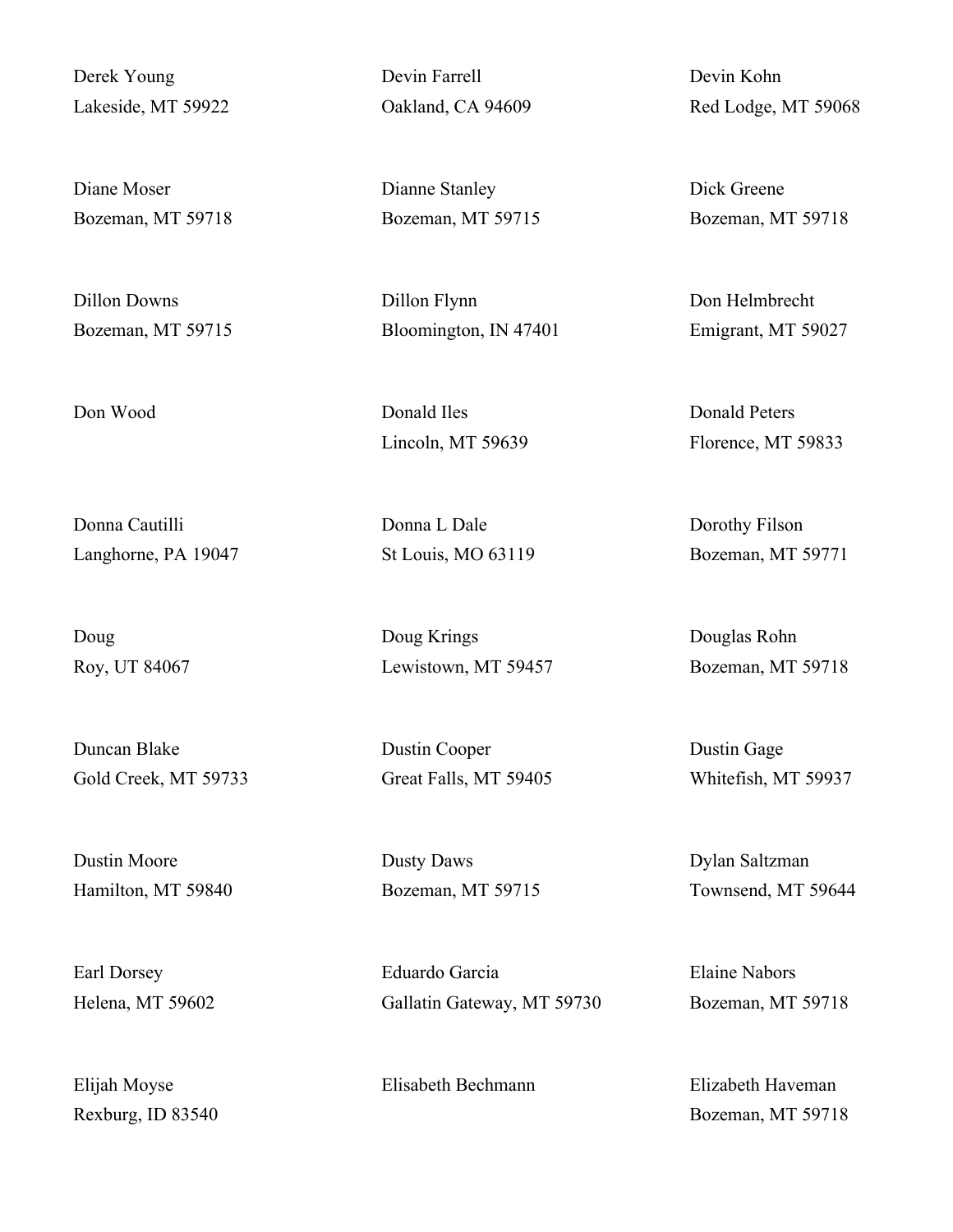Elizabeth Lee Bozeman, MT 59715

Emily Fleming Whitefish, MT 59937

Emily Sedgwick Whitefish, MT 59937

Emmanuel Bateson Hamilton, MT 59840

Eric Schmitz Cascade, MT 59421

Eric Williamson Bozeman, MT 59718

Erin Barnhill Missoula, MT 59802

Evan Burke Hamilton, MT 59840

Francine Spang-Willis Bozeman, MT 59771

Gabrielle Ostermayer Helena, MT 59601

Elizabeth Mills Gallatin Gateway, MT 59730

Emily Gribble Eau Claire, WI 54702

Emma C Forsythe Kalispell, MT 59901

Eric Halseth Billings, MT 59102

Eric Scranton Bozeman, MT 59715

Erica Gilrein Billings, MT 59102

Erin Fitzgerald Missoula, MT 59802

Felicia Marie Luebeck Butte, MT 59701

Frank Hecker Helena, MT 59602

Gail Richardson Bozeman, MT 59715 Ellie Southworth Bozeman, MT 59718

Emily O'Connor Big Sky, MT 59716

Emmaline Derry Missoula, MT 59802

Eric Neufeld Spokane, WA 99205

Eric Taub Manchester, VT 05254

Erik Alvarado Missoula, MT 59802

Ethan Marcoux Bozeman, MT 59718

Forrest Mankins Whitefish, MT 59937

Freddie Blodnick Kalispell, MT 59901

John Richardson Bozeman, MT 59715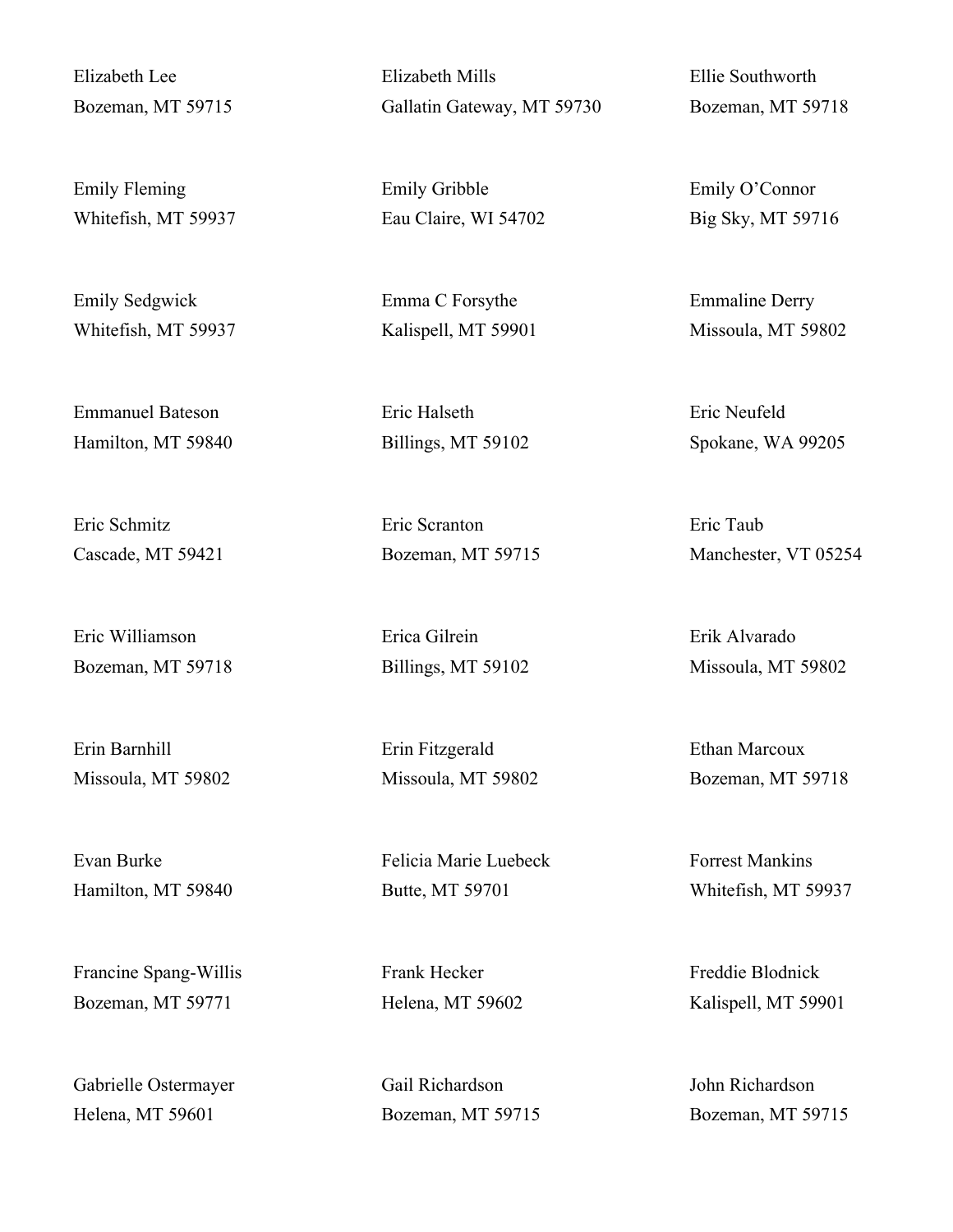Garrett Becker Belgrade, MT 59714

Garrett McCarty Bozeman, MT 59715

Genna LeDrew Anaconda, MT 59711

George King Missoula, MT 59803

Gillian Rowe Bozeman, MT 59715

Grace Rodgers Missoula, MT 59804

Grant Dickson Bozeman, MT 59718

Lindsay Schack Manhattan, MT 59741

Greg Obray Lewiston, ID 83501

Gregory Meier Sioux Falls, SD 57108 Garrett Burke Belgrade, MT 59714

Garrett Walker Colorado Springs, CO 80915

George Jackson Missoula, MT 59801

George Troxel Polson, MT 59860

Glenn A Hockett Bozeman, MT 59718

Grady Watts Helena, MT 59602

Grant McClintock Tulsa, OK 74115

Greg Hanson Philipsburg, MT 59858

Greg Orum Bozeman, MT 59718

Greta Brom-Palkowski Missoula, MT 59804

Garrett Hamilton Alberton, MT 59820

Gary Clutter Bozeman, MT 59715

George Kalantzes Belgrade, MT 59714

George Wuerthner Livingston, MT 59047

Gordon Haugen Bozeman, MT 59715

Graham Coppes Missoula, MT 59808

Greg Schack Manhattan, MT 59741

Greg Munther Missoula, MT 59804

Greg Schroer Potomac, MD 20854

Gretchen Engbretson Manhattan, MT 59741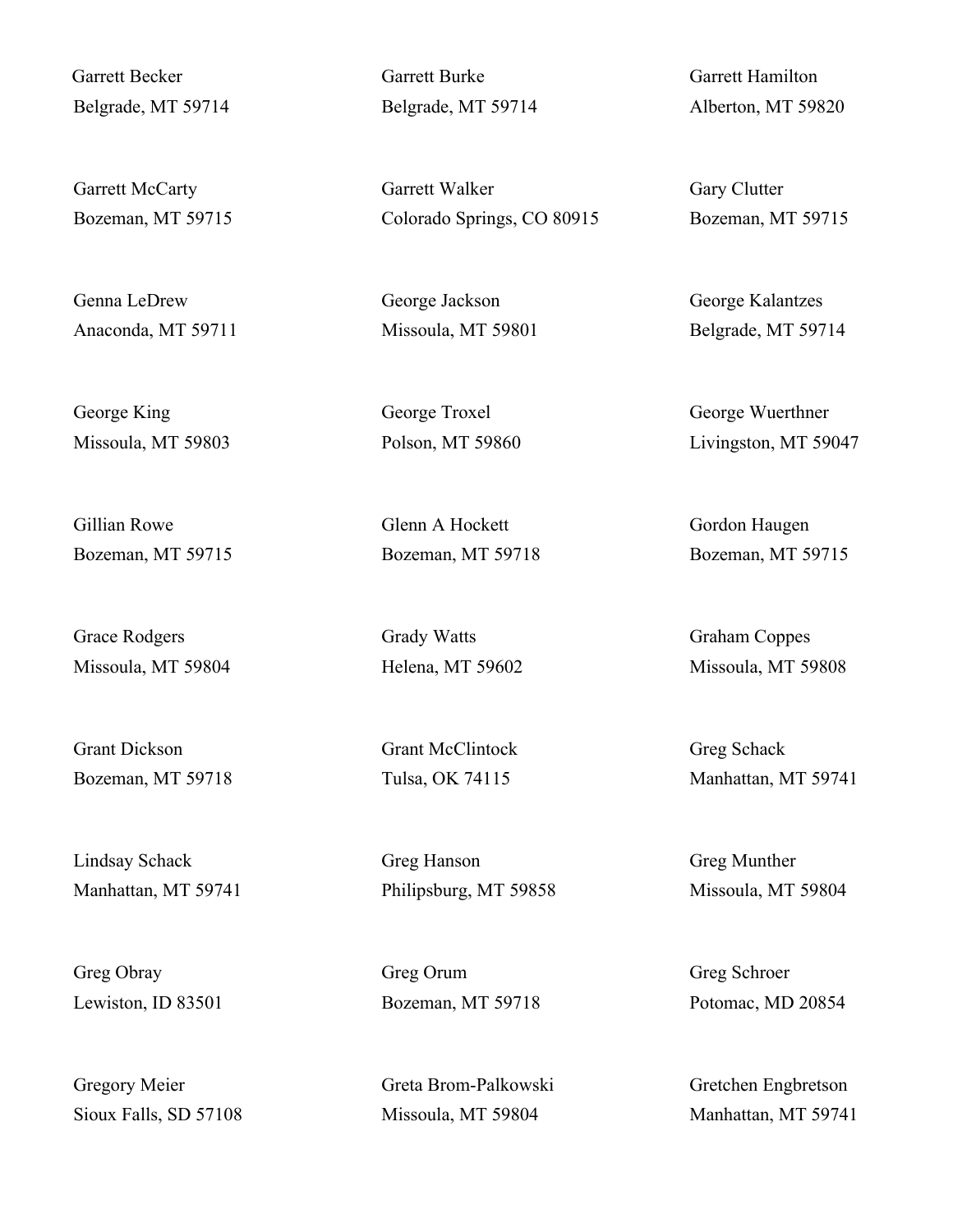Griffin O'Connor Bozeman, MT 59718

Hannah Pennington Whitefish, MT 59937

Hayden Rowland Bozeman, MT 59715

Henry Cooke Eureka, MT 59917

J Marty Brill, Jr Dillon, MT 59725

Jack Brown Mohnton, PA 19540

Jack McGuire Big Sky, MT 59716

Jack Sorum Florence, MT 59833

Jackson Farr Nashua, MT 59248

Jacob Hofer Bozeman, MT 59718 Gunnar Hanson Bozeman, MT 59715

Harvey Nyberg Denver, CO 80219

Heather McAdams Missoula, MT 59801

Houston Moore Lolo, MT 59487

J. Marty Brill, III Bend, OR 97703

Jack Hedlund Missoula, MT 59801

Jack Merriman Charlo, MT 59824

Jackie Rodriguez Belgrade, MT 59714

Jackson Miller Las Vegas, NV 89183

Jacob McClain Stevensville, MT 59870 Hanna Garriott Haute, IN 47807

Hayden Peirce Bozeman, MT 59715

Heidi Here Bow, WA 98232

Hunter Rock Missoula, MT 59801

Summer Brill Bend, OR 97703

Jack Kleist Bozeman, MT 59718

Jack Sandusky Gardiner, MT 59030

Jackson Bland Ennis, MT 59729

Jaclyn Rushing Kalispell, MT 59901

Jake Doherty Butte, MT 59701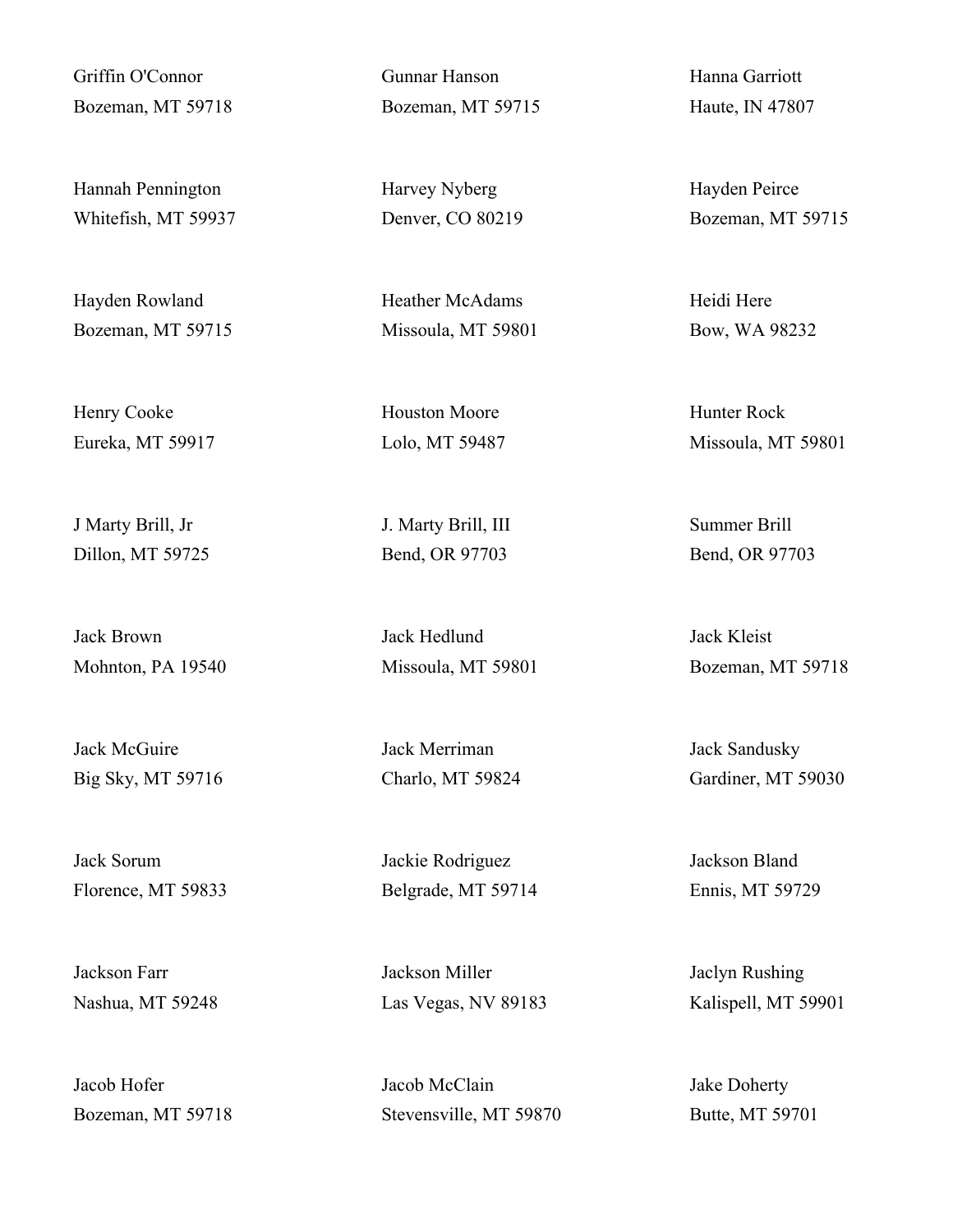Jake Miller Black Hawk, SD 57718

James Mccloy Missoula, MT 59802

James Pappas Bozeman, MT 59715

James Willis Albany, GA 31721

Jamie Herring Missoula, MT 59801

Jason Kiely Missoula, MT 59802

Jay Hanson Billings, MT 59101

Jeff Bartos Helena, MT 59601

Jeff Hjelt Missoula, MT 59801

Jeff Morrow Hot Springs, MT 59845 Jake Parker Billings, MT 59102

James Morrison Missoula, MT 59807

James Stephenson Bozeman, MT 59718

Jamie Brown Albany, GA 31767

Jamie Hoy Bozeman, MT 59715

Jason Kilmer Hayden, ID 83835

Jayson O'Neill Helena, MT 59601

Jeff Buscher Helena, MT 59602

Jeff Lattig East Helena, MT 59635

Jeff Quinn Lolo, MT 59847 Jake Schwaller Billings, MT 59102

James Ohrt Marysville, CA 95901

James Terry Ennis, MT 59729

Jamie Herbert Missoula, MT 59801

Jason Fleury Bozeman, MT 59718

Jason Schutz Bozeman, MT 59715

Jedidiah Hovland Florence, OR 97439

Jeff Herbert Helena, MT 59601

Jeff Mathers Bozeman, MT 59715

Jeff Reed Emigrant, MT 59027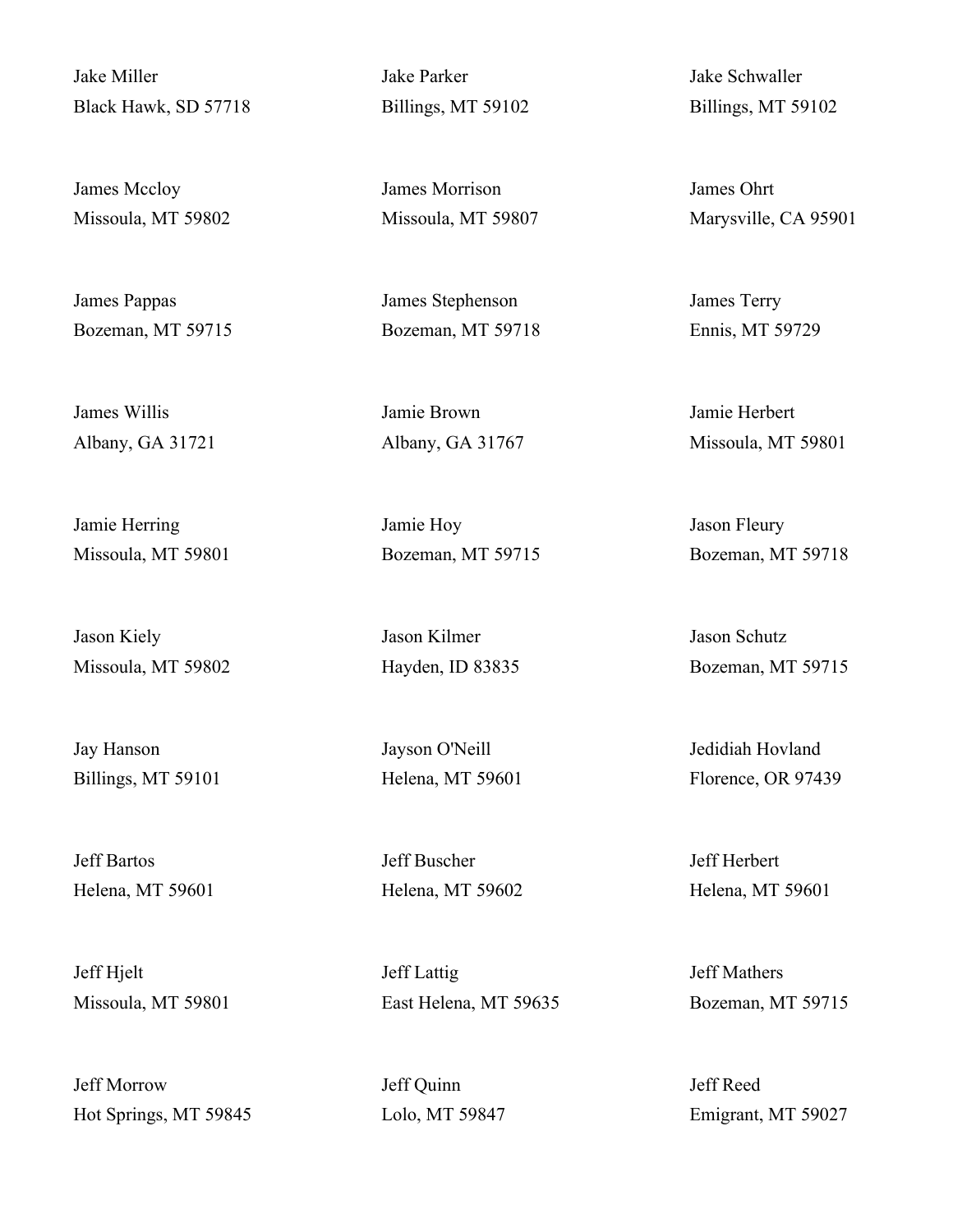Jeffrey Aldrich Helena, MT 59601

Jenny May Red Lodge, MT 59068

Jeremy Ragar Bozeman, MT 59718

Jess Bernard New York, NY 10002

Jesse Johnston Great Falls, MT 59404

Jessica Hill Livingston, MT 59047

Jessica Scheer Billings, MT 59102

Jill Yoder Anaconda, MT 59771

Jim Dawson Cameron, MT 59720

Jo Beck Missoula, MT 59801 Jennifer Guenther Gallatin Gateway, MT 59730

Jens Gade Jackson, WY 83001

Jerilyn Lessley Belgrade, MT 59714

Jess Larson Missoula, MT 59802

Jesse LeNeve Bozeman, MT 59715

Jessica Lahr Bozeman, MT 59718

Jessie Thomas Missoula, MT 59801

Jillian Perkins Tonawanda, NY 14150

Jim Glabman Denver, CO 80224

Joan Harding Polson, MT 59860 Jennifer Luparell

Jeremy Baldwin Missoula, MT 59808

Jerry Wells Helena, MT 59601

Jessa Smith Charlo, MT 59824

Jessica Drew Kalispell, MT 59901

Jessica Raty Helena, MT 59601

Jill Paul Billings, MT 59101

Jim Connor Naperville, IL 60540

Jim Sayer Missoula, MT 59801

JoAnn Rhodes Billings, MT 59101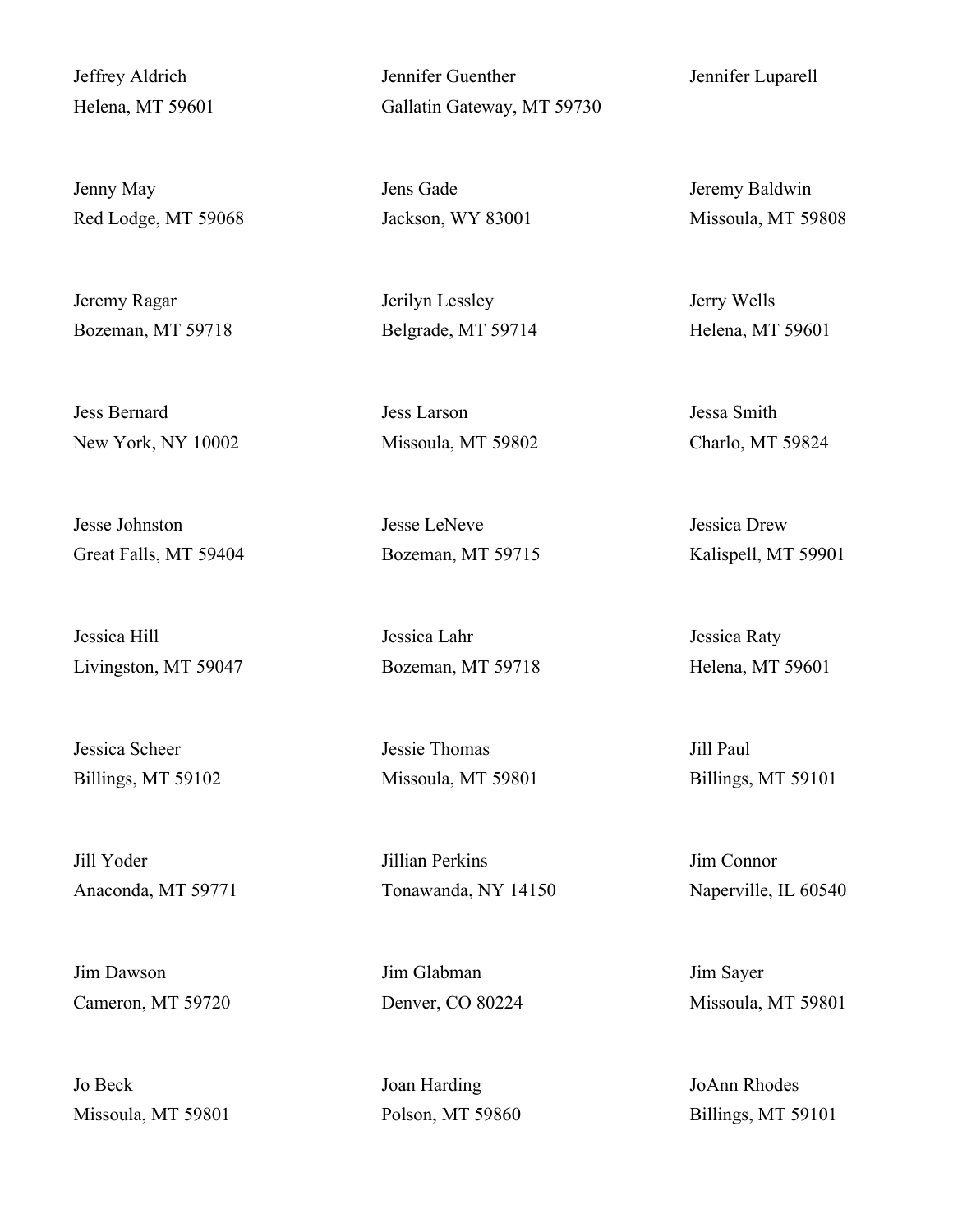Joe Moore West Yellowstone, MT 59758

John Applegate Bozeman, MT 59715

John Dominick Bozeman, MT 59715

John Heverly Pleasanton, CA 94566

John Kirkendall Missoula, MT 59802

John Ryan Manhattan, MT 59741

John Sullivan Missoula, MT 59801

John Wood Bozeman, MT 59102

Jon Steele Bozeman, MT 59715

Jordan White Bozeman, MT 59718 Joe Ziolkowski Lewistown, MT 59457

John Beaver Kalispell, MT 59901

John Erdmann Three Forks, MT 59752

John Jenkins John Kirk

John L Wilson Helena, MT 59601

John Simmons Absarokee, MT 59001

John W McNeill Tallahassee, FL 32312

Jon Honeycutt Hickory, NC 28601

Jonathan Scott Bozeman, MT 59715

Jory Labert Garden city, MI 48135 Joel Worth Butte, MT 59701

John Chart Helena, MT 59601

John Gantz Bozeman, MT 59715

Belgrade, MT 59714

John Nesbitt Helena, MT 59601

John Smith Helena, MT 59602

John Wills Livingston, MT 59047

Jon Miller Madison, OH 44057

Jordan Couch Fort Smith, MT 59035

Joseph Howard Helena, MT 59601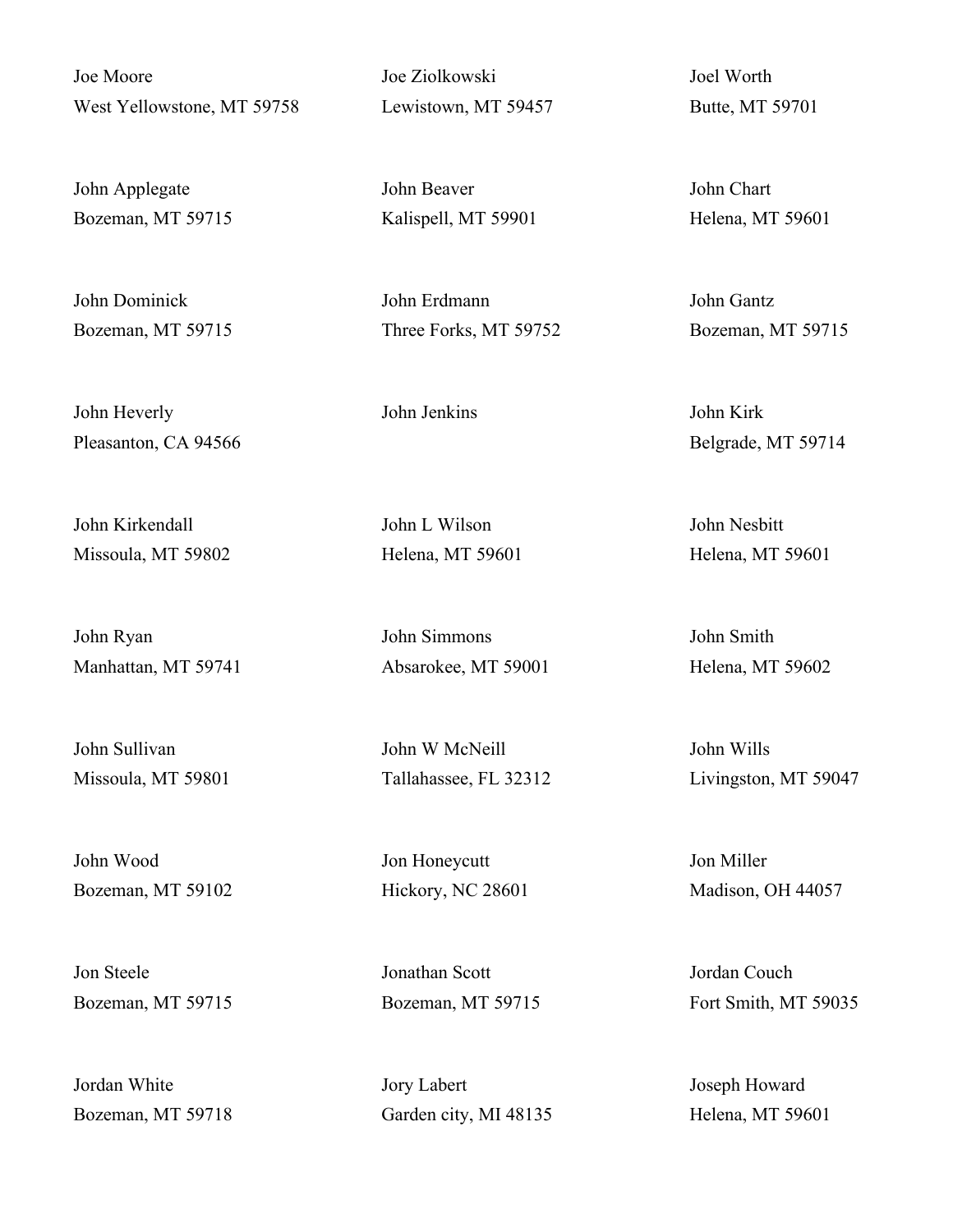Joseph Huber Bozeman, MT 59715

Joseph Williams Alberton, MT 59820

Josh Wheal Missoula, MT 59801

Josie Lewis Hamilton, MT 59840

Judy Johnson Lincoln, MT 59639

Justin Hintlian Marblehead, MA 01945

Lori Westman Park City, MT 59063

Kaitlyn Farrington Whitefish, MT 59937

Kara Campbell Helena, MT 59601

Karen Zumwalt Hamilton, MT 59840 Joseph Murphy Helena, MT 59601

Josh Elliott Missoula, MT 59802

Joshua Seckinger Bozeman, MT 59771

Josie Mergenthaler Helena, MT 59602

Justin Brown Livingston, MT 59047

Justin Ziegler Billings, MT 59101

Kael VanBuskirk Bozeman, MT 59715

Kaitlyn McCarthy Bozeman, MT 59715

Kara Krause Missoula, MT 59803

Karin Balke Missoula, MT 59802 Joseph Skaggs Stevensville, MT 59870

Josh Hampton Bozeman, MT 59718

Joshua Wisniewski Missoula, MT 59802

Judson Kauffman Austin, TX 78731

Justin Gibson San Francisco, CA 94115

JW Westman Park City, MT 59063

Kaitlin Kaiser Livingston, MT 59047

Kalli Hawkins Golden, CO 80401

Karen James Bozeman, MT 59715

Kasey Schulze Missoula, MT 59808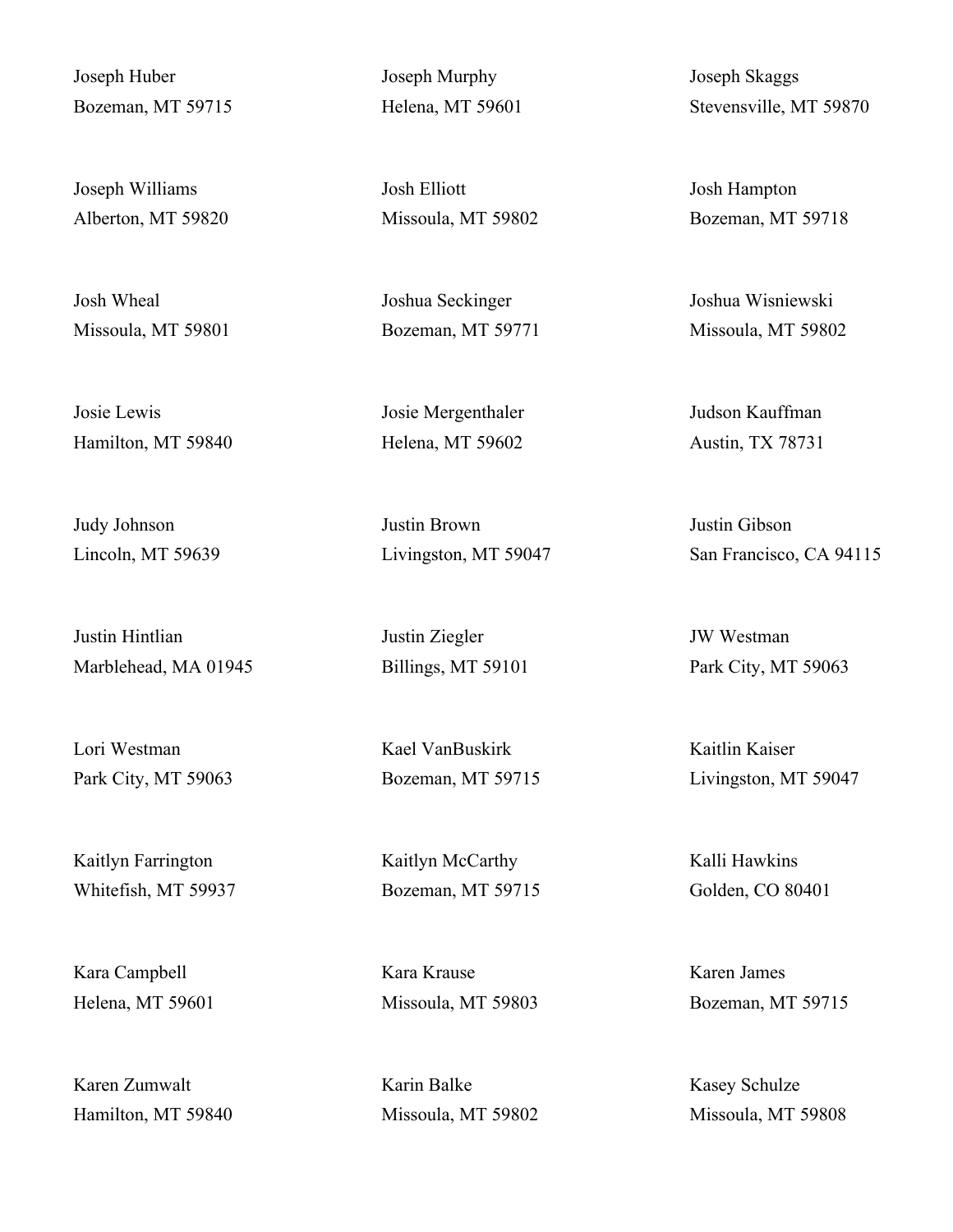Kasey Strawder East Greenough, MT 59823

Kate Alexander Missoula, MT 59801

Kate McHugh South Bend, IN 46637

Katherine Olson Sterling, VA 20165

Kathryn Schabarker Ennis, MT 57929

Katy Dolan Bozeman, MT 59715

Kelly Meeker Bozeman, MT 59718

Kent Young Red Lodge, MT 59068

Kevin Farron Missoula, MT 59808

Kirk Blaine Roseburg, OR 97470 Kassandra Ringer Bozeman, MT 59715

Kate Kenner Guilford, VT 05301

Katelyn Pokorny Butte, MT 59701

Kathleen Kennedy Missoula, MT 59802

Katie Coyle Bozeman, MT 59715

Katy Spence Missoula, MT 59801

Ken Sinay Bozeman, MT 59771

Kerry Morse Missoula, MT 59802

Kevin Sloan Bozeman, MT 59715

Kit Clark Libby, MT 59923 Kassie Kidrick Dillon, MT 59725

Kate McCourt Helena, MT 59601

Katherine Ackerman Townsend, MT 59644

Kathryn Grady Missoula, MT 59801

Katie Richter Clancy, MT 59634

Kellie Whiton Bozeman, MT 59718

Kennan Krause Bozeman, MT 59718

Kevin Couch Billings, MT 59106

Kevin Stewart Helena, MT 59601

Klaas Hutter Pocatello, ID 83201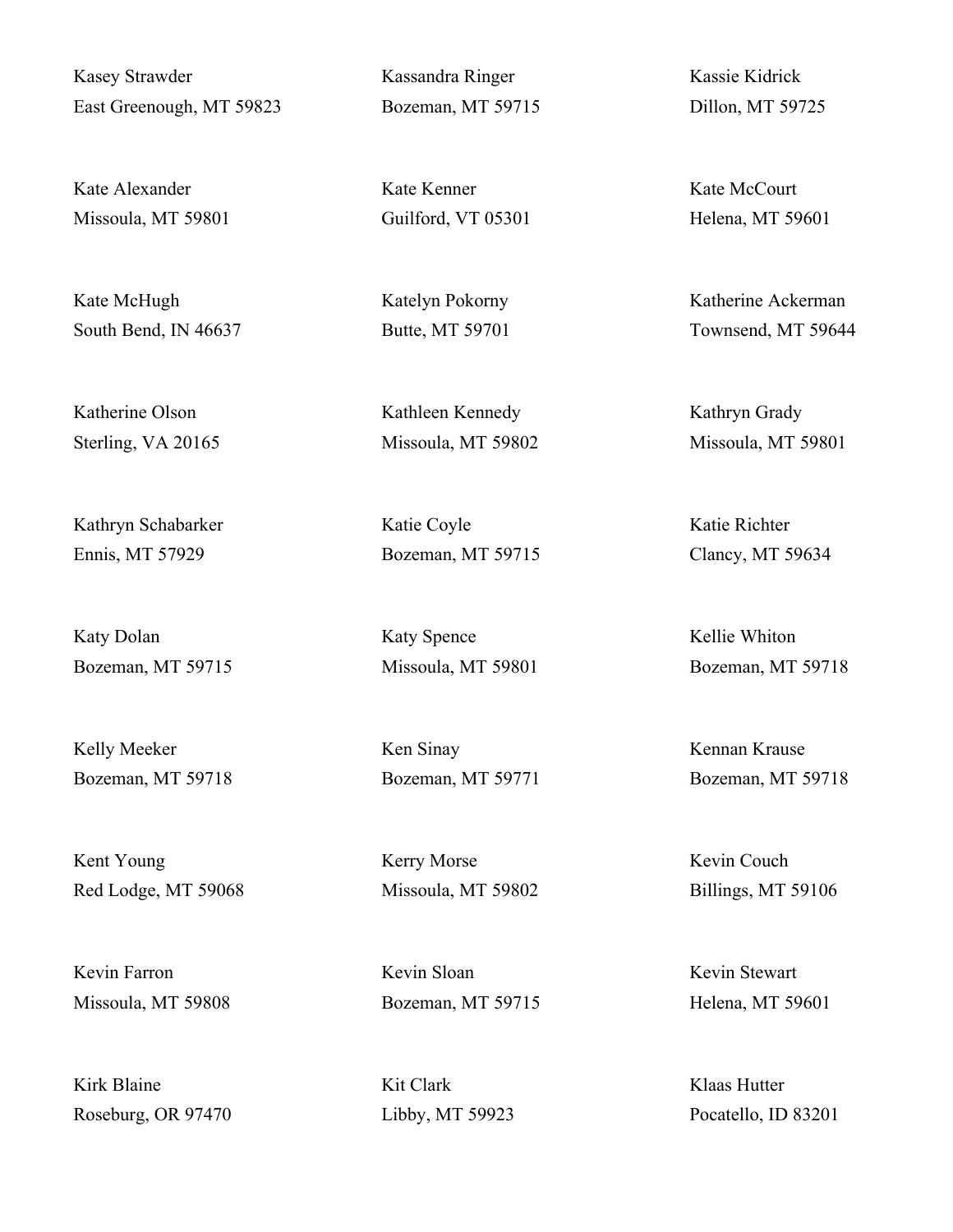Kody Marr Gardiner, MT 59030

Kris Spanjian Billings, MT 59106

Kristen Tripp Bozeman, MT 59718

Kyle Miller Farmington Hills, MI 48334

Lacey Konen Great Falls, MT 59405

Lane Lyle Bozeman, MT 59715

Laurie Kirk Los Gatos, CA 95032

Lee Hodsdon Florence, MT 59833

Levi Hunt Greer, SC 29651

Linda A Kuntz Columbia Falls, MT 59912 Korbin Frederick Bozeman, MT 59718

Kristen Barbaree Columbia Falls, MT 59912

Kristin Obresley Havre, MT 59501

Kyle Taranto Bozeman, MT 59718

Lance Holter Salt Lake City, UT 84103

Larry martin Bozeman, MT 59715

Laurie Prati Missoula, MT 59802

Lee Lanphear Calhoun, TN 37309

Lia Jones Wise River, MT 59762

Linda Healow Billings, MT 59101 Kris Quadros Bozeman, MT 59718

Kristen Bontadelli Bozeman, MT 59715

Kurt Kruger Gallatin Gateway, MT 59730

KynsLee Scott Missoula, MT 59802

Lance Trebesch Bozeman, MT 59715

Lauren Ryan Logan, UT 84321

Lee First Cosmopolis, WA 98527

Len Kopec Augusta, MT 59410

Lily Donohue Portland, OR 97211

Lindsay Kocka Bozeman, MT 59718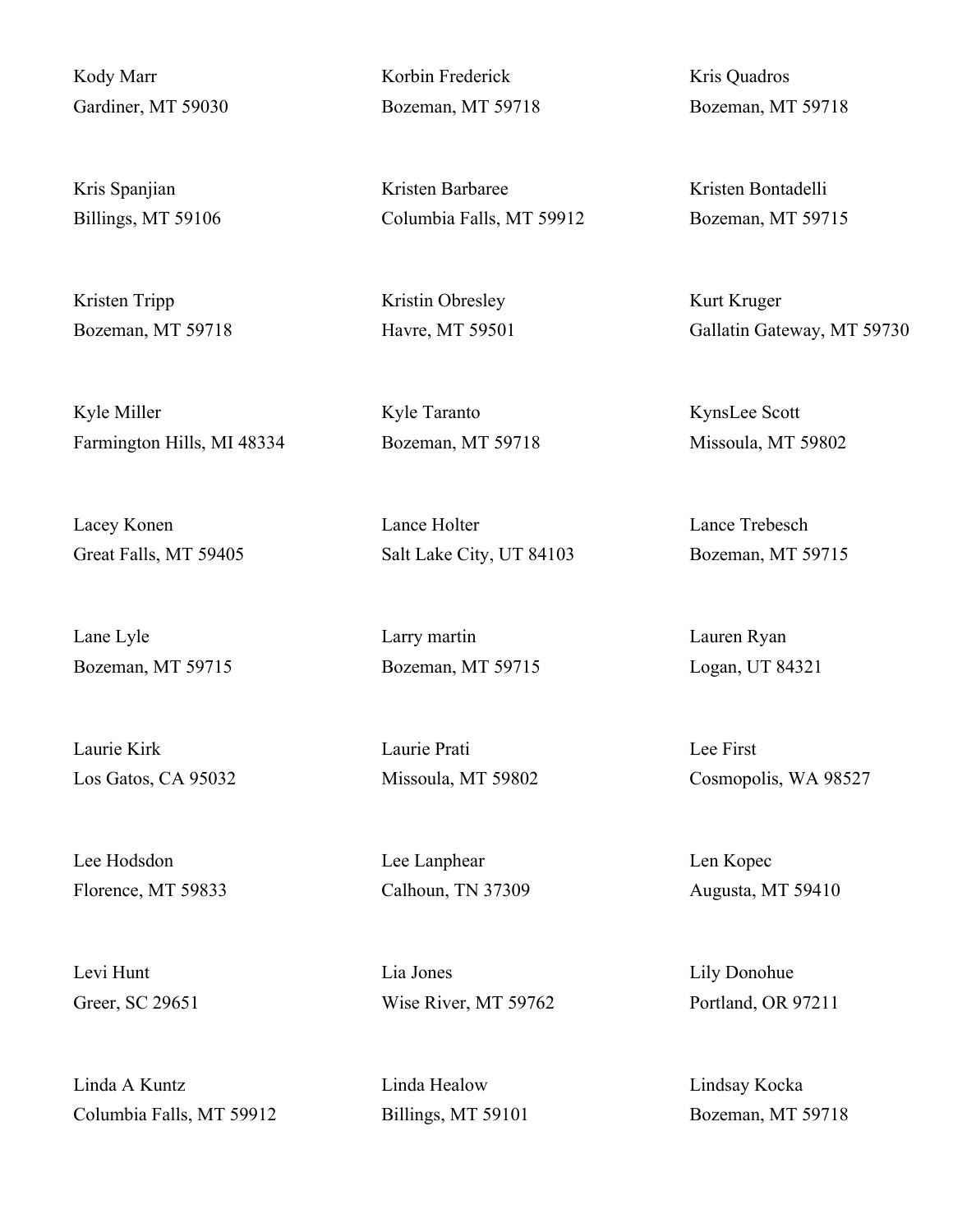Lisa Centifanto Missoula, MT 59801

Logan Boyer Great Falls, MT 59405

Lucas Schorer Whitefish, MT 59937

Luke Koch Missoula, MT 59802

Luna T Philipsburg, MT 59858

Malcolm C McNeill Tallahassee, FL 32312

Maria Ambriz Big Sky, MT 59716

Marissa Ryan Gallatin Gateway, MT 59730

Mark Engle Bozeman, MT 59718

Mark J Hislop Butte, MT 59701 Lisa Egli Harrisville, UT 84414

Lou Bahin Missoula, MT 59802

Lucia Podraza Chicago, IL 60657

Luke Lutz Dillon, MT 59725

Mackenzie Coulthard Bozeman, MT 59718

Marcus Jeffery Butte, MT 59701

Marias McAdams Missoula, MT 59802

Mark Anaconda, MT 59711

Mark H Phillips Kalispell, MT 59901

Mark Rosolowsky Bozeman, MT 59715 Locke Voegelin Hassett Seeley Lake, MT 59868

Lucas Davenport Visalia, CA 93292

Luke Casey Helena, MT 59601

Luke Perin Bozeman, MT 59715

Maggie Krohn Bozeman, MT 59718

Marguerite Doyle Missoula, MT 59801

Marissa Leitch Missoula, MT 59803

Mark Castaneda Bozeman, MT 59715

Mark Hansen Farr West, UT 84404

Mark Schoenfeld Missoula, MT 59802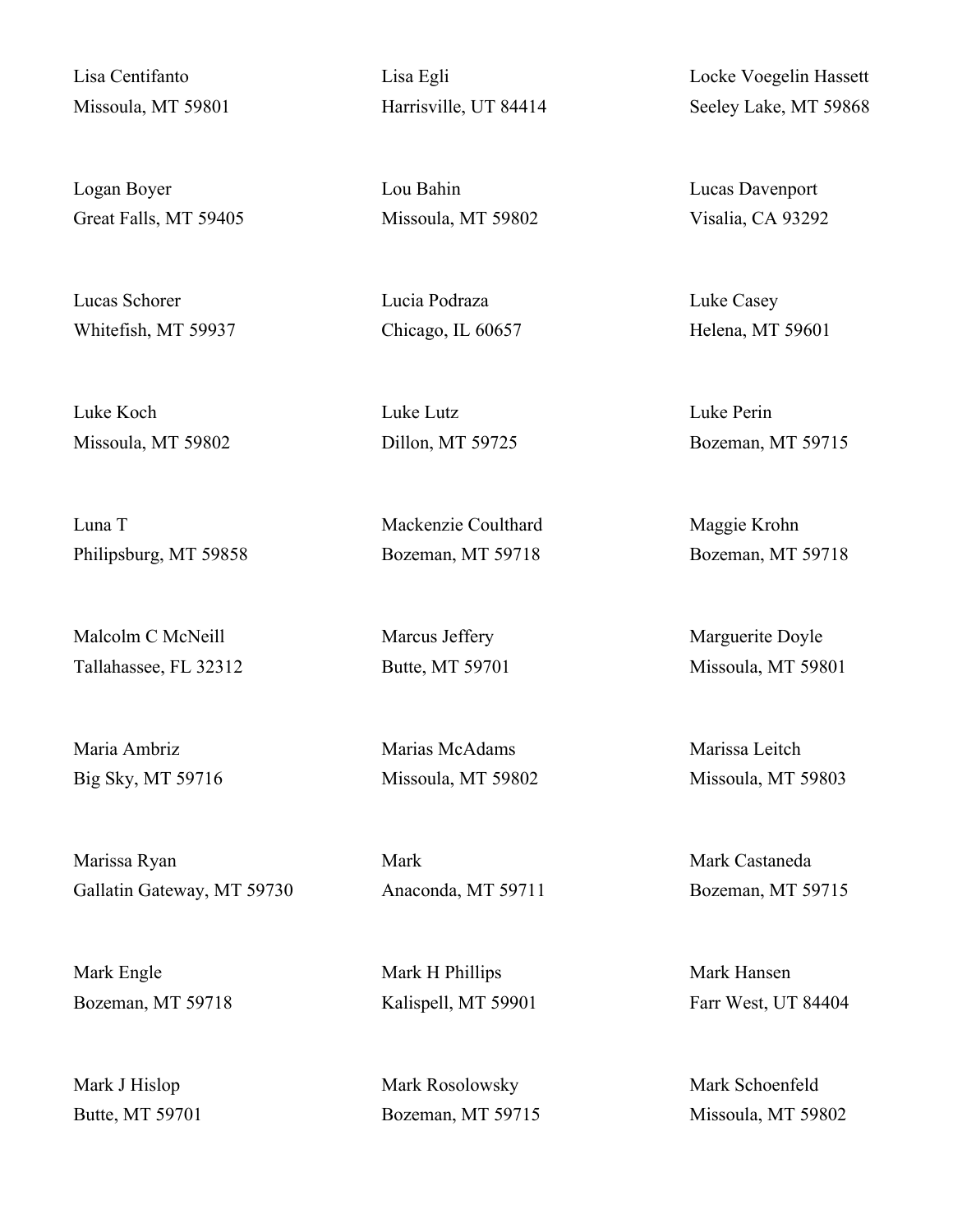Mark Steudel Seattle, WA 98133

Marley Sande Bozeman, MT 59718

Mary Anne Guggenheim Bozeman, MT 59715

Mason Goeman Eureka, MT 59917

Matt Kloster Columbia, MO 65203

Matt Pederson Butte, MT 59701

Matt Williams Bozeman, MT 59715

Matthew Hogan Missoul, MT 59801

Matthew Mitchell Hamilton, MT 59840

Matthew Quinlan Missoula, MT 59803 Mark T White Island Park, ID 83429

Martin Petritz Butte, MT 59701

Mary Boyle Helena, MT 59601

Mathew Martinez Baton Rouge, LA 70808

Matt Larson Missoula, MT 59802

Matt Steinwurtzel Moscow, ID 83843

Matt Young Missoula, MT 59801

Matthew Lawrence Missoula, MT 59801

Matthew Nichols Missoula, MT 59801

Matthew Rogosienski Clyde Park, MT 59018 Mark Willis Cincinnati, OH 45245

Mary Alice Carlson Bozeman, MT 59718

Maryann Staron Evergreen Park, IL 60805

Matt Gratacos Belvidere, NJ 07823

Matt OConnor Bozeman, MT 59715

Matt Stevens Prince George, VA 23875

Matthew Dowdell Bozeman, MT 59715

Matthew McHugh Missoula, MT 59803

Matthew Purcell Ennis, MT 59729

Matthew Stott Livingston, MT 59047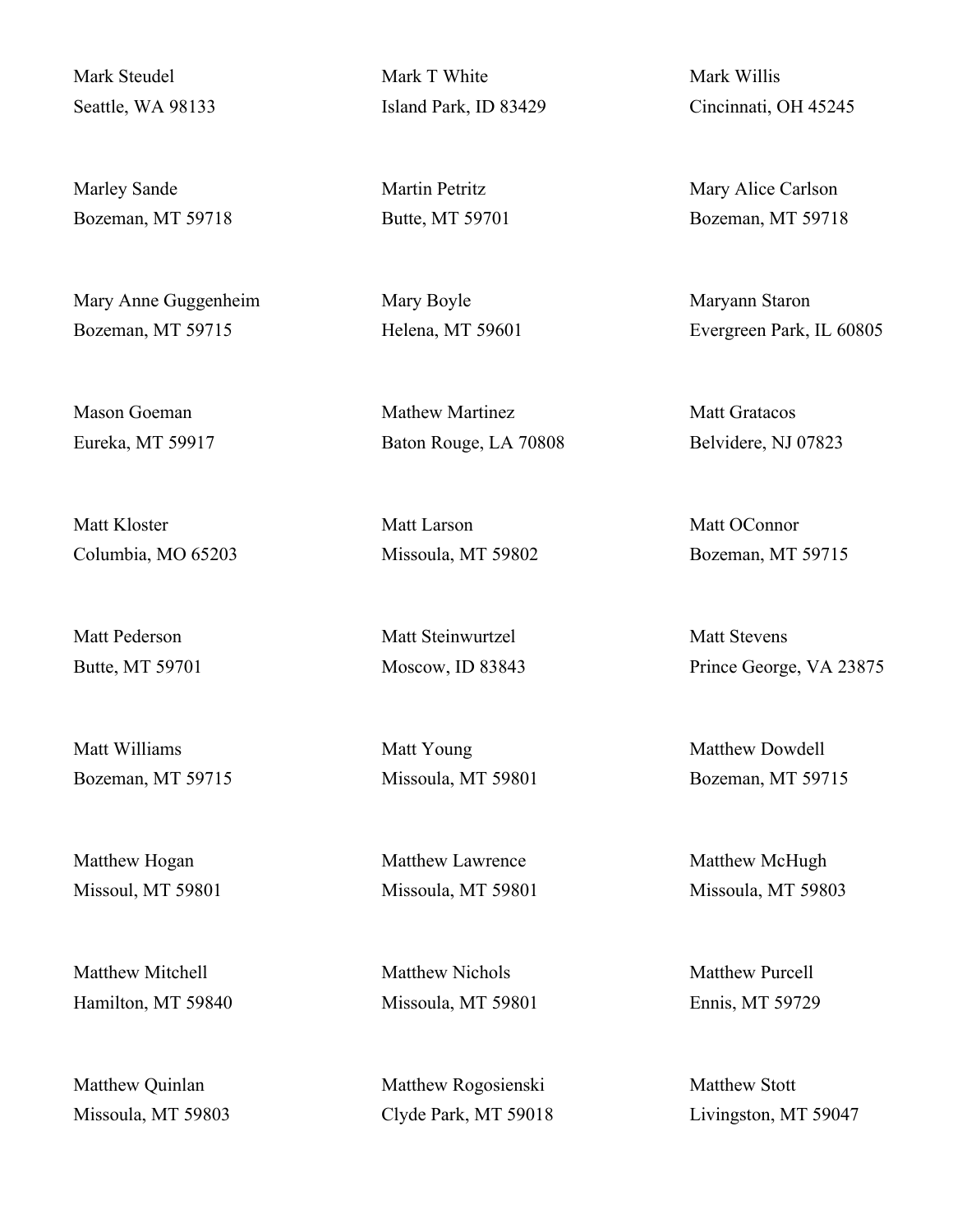Mattie Griswold Bozeman, MT 59715

Max Savage Levenson Missoula, MT 59801

Melanie West Bozeman, MT 59715

Michael Coleman Belgrade, MT 59714

Michael Foth Laurel, MT 59044

Michael McCrary Traverse City, MI 49686

Michael Ordway Whitefish, MT 59937

Michael Schaub Bozeman, MT 59715

Michael Stango Big Sky, MT 59716

Michele Aymold Big Sky, MT 59716 Max Miller Bozeman, MT 59718

Maxwell Palese Helena, MT 59601

Melissa Smith Great Falls, MT 59404

Michael Dooley Bozeman, MT 59718

Michael Grisley Missoula, MT 59808

Michael McGouldrick Helena, MT 59602

Michael Piatz Bozeman, MT 59718

Michael Siemiantkowski Bozeman, MT 59718

Michael Taszarek Ennis, MT 59729

Michele Miller Bozeman, MT 59718 Max Mundt

Megan Puchlerz Stevensville, MT 59870

Micah Coleman American Fork, UT 84003

Michael Enk Great Falls, MT 59403

Michael Mauro New Braunfels, TX 78132

Michael Murray Bozeman, MT 59715

Michael Rubich Billings, MT 59105

Michael Stack Sheridan, MT 59749

Michael Whitman Seeley Lake, MT 59868

Michelle Borden Big Sky, MT 59716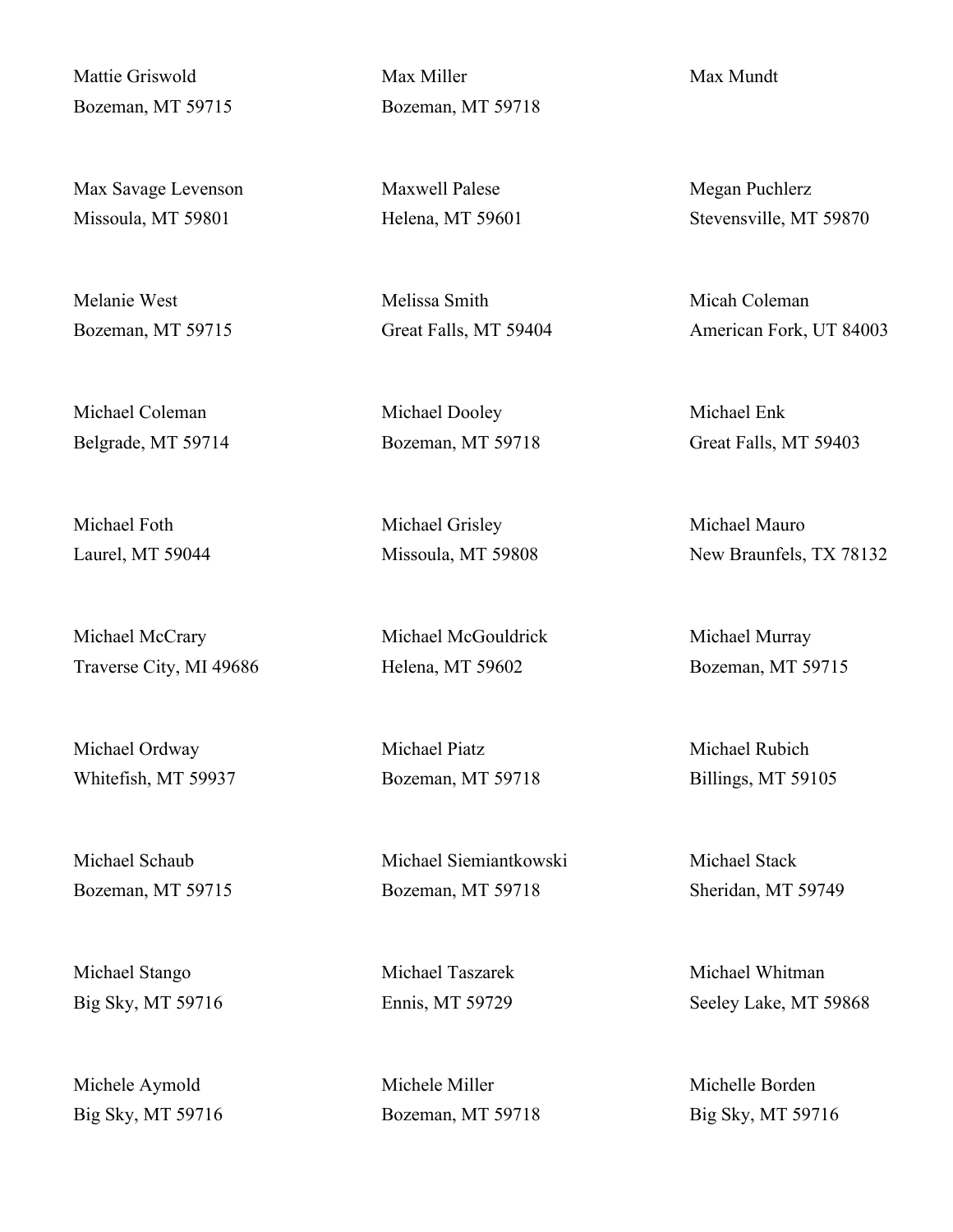Michelle Reames Asheville, NC 28804

Mikala Osborne Belgrade, MT 59714

Mike Harrelson Bozeman, MT 59715

Mike Mershon Billings, MT 59101

Mike Rahl Stevensville, MT 59870

Miles Zupan Fall City, WA 98024

Monty Pirtle Missoula, MT 59801

Nancy Crider Woodbury, CT 06798

Nancy Sheil Big Sky, MT 59716

Nathan Turner Helena, MT 59602 Michelle T. Fuller Missoula, MT 59808

Mike Bruner Kalispell, MT 59901

Mike Kantor Missoula, MT 59801

Mike Petersohn Billings, MT 59101

Mike Siemiantkowski Bozeman, MT 59718

Molly Nelson Missoula, MT 59801

Morgan Clandfield Chelmsford, MA 01824

Nancy Perkins Lolo, MT 59847

Nathan Bradley Missoula, MT 59801

Nathan Wiley Bozeman, MT 59718 Mick Karls Helena, MT 59601

Mike DeHart Shawnee, KS 66203

Mike King Big Sky, MT 59716

Mike Price Missoula, MT 59801

Mike Vupton Big Sky, MT 59716

Molly VandeVoort Columbia Falls, MT 59912

Morgan Covington Billings, MT 59105

Nancy Schultz Bozeman, MT 59715

Nathan Stephens Missoula, MT 59803

Nathan Wotkyns Hamilton, MT 59840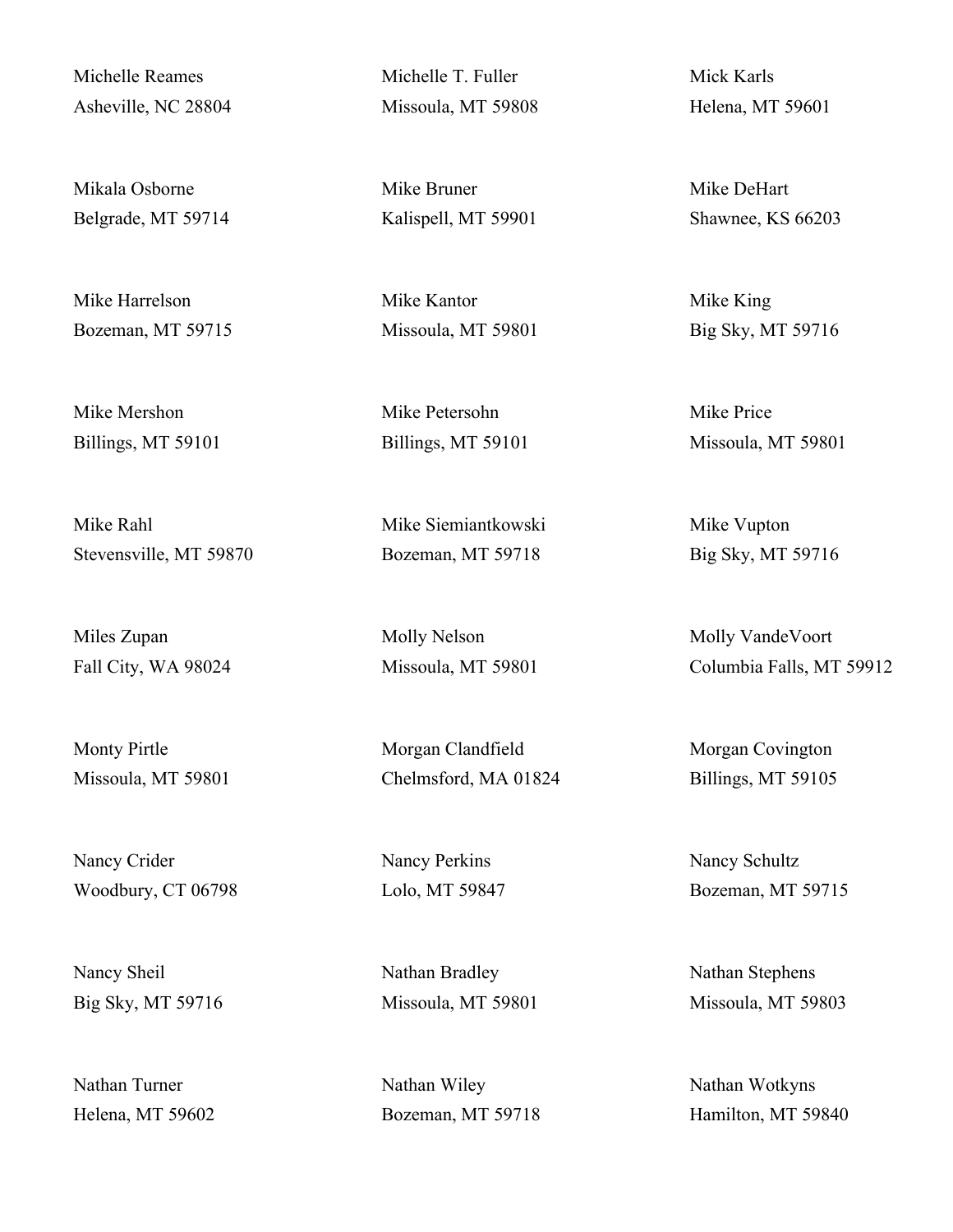Nathanial Fowler jr Arlee, MT 59821

Nicholas Coate Livingston, MT 59047

Nicholas M. Evans Vero Beach, FL 32963

Nick Griffith Houston, TX 77019

Nick Steen Billings, MT 59101

Nina Hance Bozeman, MT 59715

Noelle Harper Bozeman, MT 59718

Nora Rector Missoula, MT 59808

Oscar Ammons Strohl Missoula, MT 59801

Patrick Costello Bozeman, MT 59715 Neil Harrington Helena, MT 59601

Nicholas Griffith Houston, TX 77019

Nicholas Markarian Bozeman, MT 59715

Nick Runyon Bozeman, MT 59718

Nicolas Haven-Legolvan Bozeman, MT 59718

Noah Davis Missoula, MT 59801

Nolan McHugh Billings, MT 59101

Nora Van Stelten Missoula, MT 59802

Patrice Elliott Kent, OH 44240

Patrick Jackson Bozeman, MT 59718 Neil Laskowski Bozeman, MT 59718

Nicholas Korom Bozeman, MT 59718

Nicholas Peterson Helena, MT 59602

Nick Schaefer Bozeman, MT 59718

Nikki Asay Missoula, MT 59801

Noah Palmer Grass Valley, CA 95945

Nora Harper Helena, MT 59601

Olivia Pisano Marietta, GA 30062

Patrick Clayton Philipsburg, MT 59858

Patrick Marx Missoula, MT 59808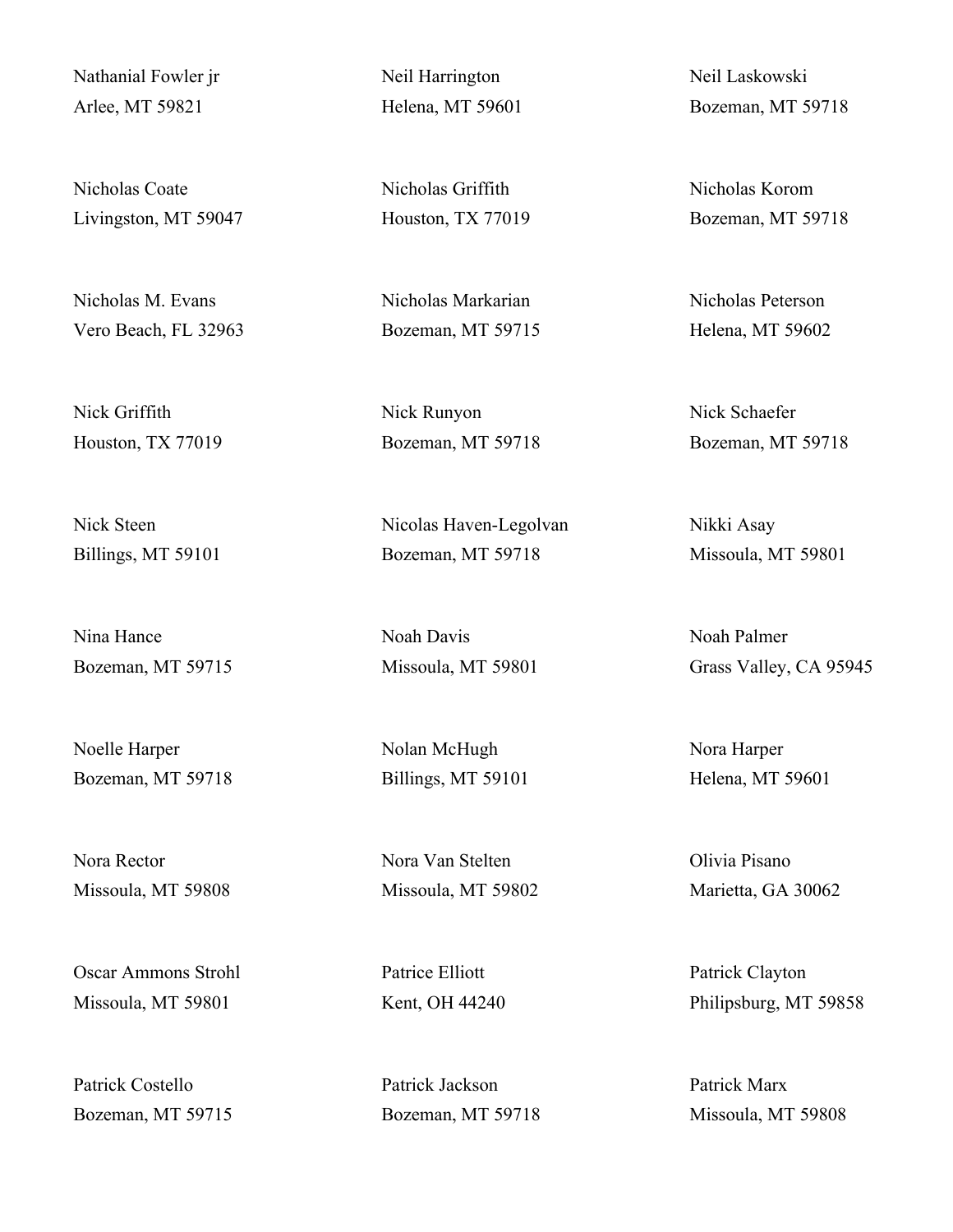Patrick McGuffin Great Falls, MT 59404

Paul McGinnis Dillon, MT 59725

Paul Schnell Noxon, MT 59853

Pete Cardinal Wolf Creek, MT 59648

Peter trimble Bozeman, MT 59715

Philip Rogers Cincinnati, OH 45227

Phillip Pickens Emigrant, MT 59027

Preston Chase Helena, MT 59601

Rachel Faber Kalispell, MT 59901

Randy Dix Helena, MT 59601 Paul Dinkins Bozeman, MT 59715

Paul Moseley Sheridan, MT 59749

Paula Power Bozeman, MT 59715

Pete Romatowski Pray, MT 59065

Peter Votruba Bozeman, MT 59715

Phillip Ballard Bozeman, MT 59715

Pierre Sarthou Victor, ID 83455

Quincey Johnson Ennis, MT 59729

Rachel Guerra Miami Lakes, FL 33014

Ranga Perera Bozeman, MT 59718 Paul Gierach Huson, MT 59846

Paul Rebarchak Boalsburg, PA 16827

Perry Hall Salt Lake City, UT 84105

Peter Rieke Bozeman, MT 59715

Philip Lang Bozeman, MT 59718

Phillip Moore Whitefish, MT 59937

Prescott Sharp Missoula, MT 59802

Rachel Corley Frenchtown, MT 59834

Rachel Schmidt Whitefish, MT 59937

Raymond Yarrow Charlo, MT 59824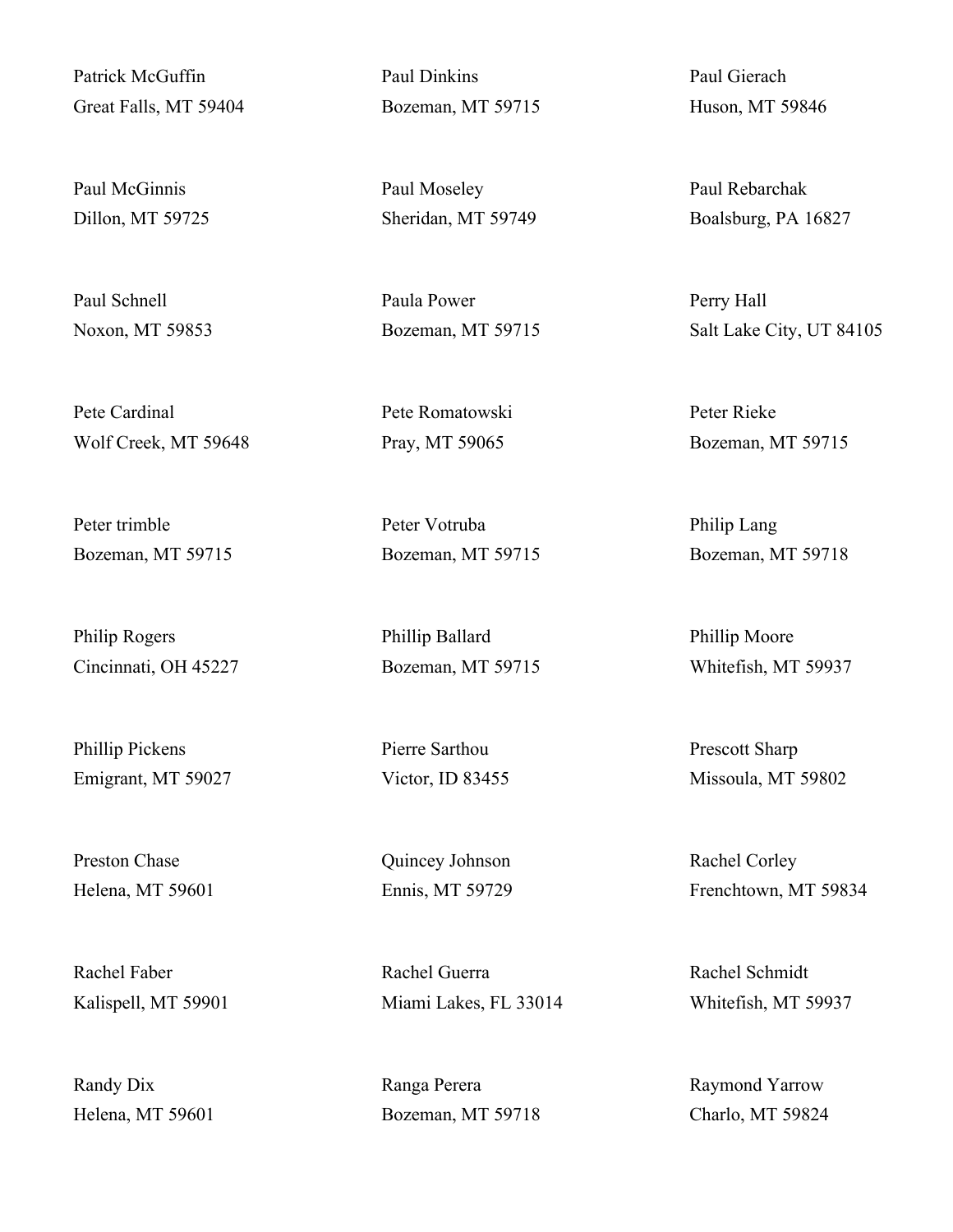RC Kreider Zephyrhills, FL 33541

Rebekah Jenkins Missoula, MT 59801

Reno Walsh Bozeman, MT 59715

Rich Sammel Twin Bridges, MT 59754

Richard Strong Bigfork, MT 59911

Rick Waldrup Dillon, MT 59725

River Junge Rapid City, SD 57701

Robert Abraham Kalispell, MT 59901

Robert Harris San Antonio, TX 78212

Robert Price Livingston, MT 59047 Rebecca Johnson Clancy, MT 59634

Reed Feldman Missoula, MT 59801

Rhett Leuzinger Big Sky, MT 59716

Rich Smith Billings, MT 59105

Richelle DeVoe Missoula, MT 59801

Riley Nelson Ashland, OR 97520

Rob Cain Fairfax, VA 23032

Robert Griffin Missoula, MT 59801

Robert Merriott Whitefish, MT 59937

Robert Spitler Whitefish, MT 59937 Rebecca Reeves Yreka, CA 96097

Reid Oakander Bolinas, CA 94924

Ria French Great Falls, MT 59404

Richard Birkett Post Falls, ID 83854

Rick Crawford Charleston, SC 29407

Rita Rafferty

Robb Lancaster Missoula, MT 59808

Robert Hall Bigfork, MT 59911

Robert Northcutt Bozeman, MT 59718

Robyn Hart Bigfork, MT 59911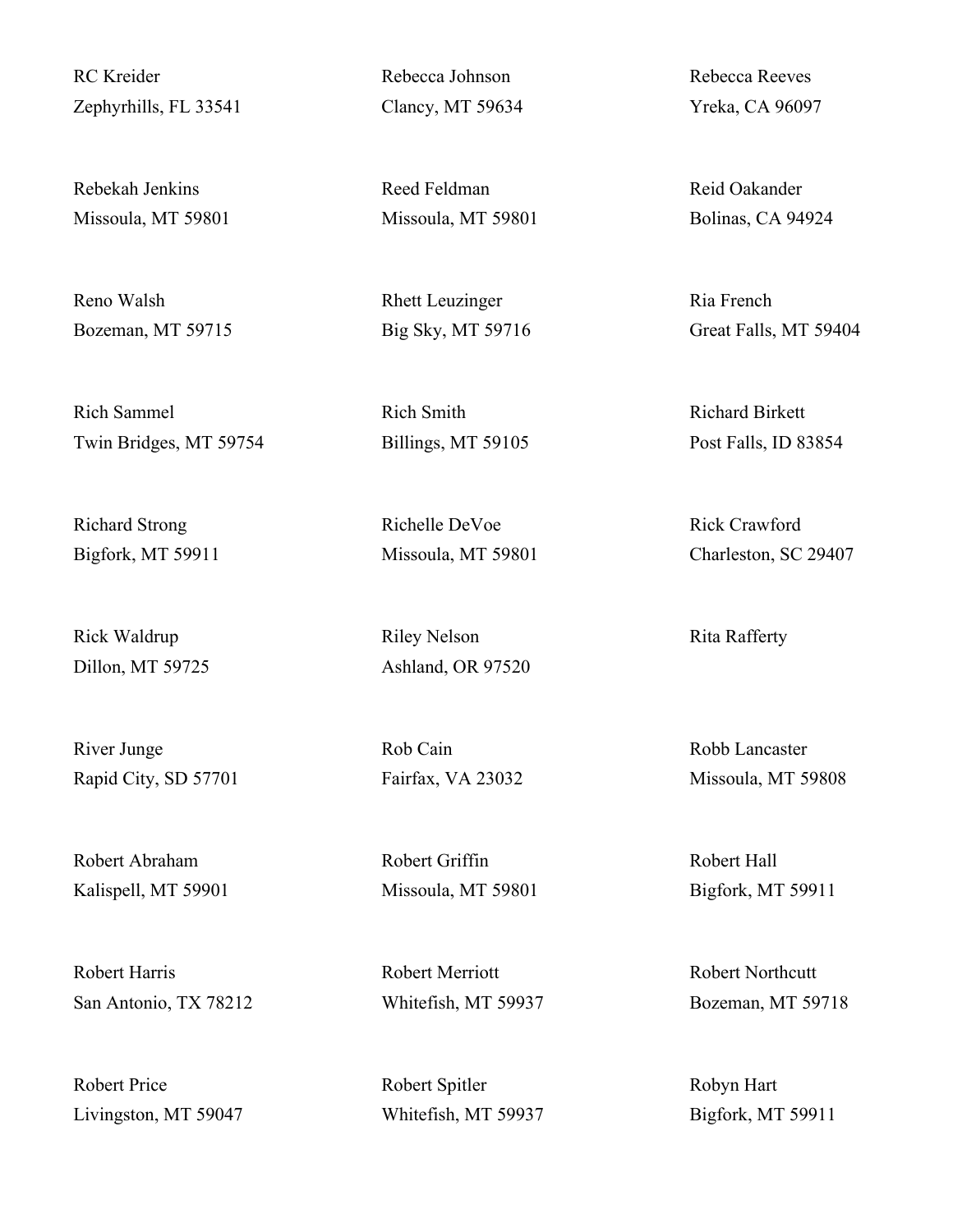Rochelle Gravance Park City, MT 59063

Roger Furlong Missoula, MT 59802

Ronan Moynihan Bellaire, MI 49622

Russ Thayer Bozeman, MT 59718

Ryan Bruce Hutto, TX 78634

Ryan Goldbach Missoula, MT 59802

Ryan S Rosenfeld Missoula, MT 59801

Sagan Simmons Bozeman, MT 59718

Sam Owen Lakeside, MT 59922

Sara Alvin Dillon, MT 59725 Rochelle Plocek Emigrant, MT 59027

Roger Gantz Hamilton, MT 59840

Rosie Lopez Livingston, MT 59047

Ruth Angeletti Gallatin Gateway, MT 59730

Ryan Cruz Bozeman, MT 59718

Ryan Kralman Glen, MT 59732

Ryan Yarnell Manhattan, MT 59741

Sam Fidler Missoula, MT 59801

Samantha Saycich Helena, MT 59601

Sara Ann Stevensville, MT 59870 Rochelle Plocek Spearfish, SD 57783

Ron Marcoux Helena, MT 59601

Rush Hardin Ennis, MT 59729

Ryan Barba Melrose, MT 59743

Ryan Dalton Morgantown, WV 26408

Ryan Moodry Butte, MT 59701

Ryleigh Copeland Big Sky, MT 59716

Sam Murch Bolinas, CA 94924

Samuel Rogers Livingston, MT 59047

Sarah Lane Billings, MT 59106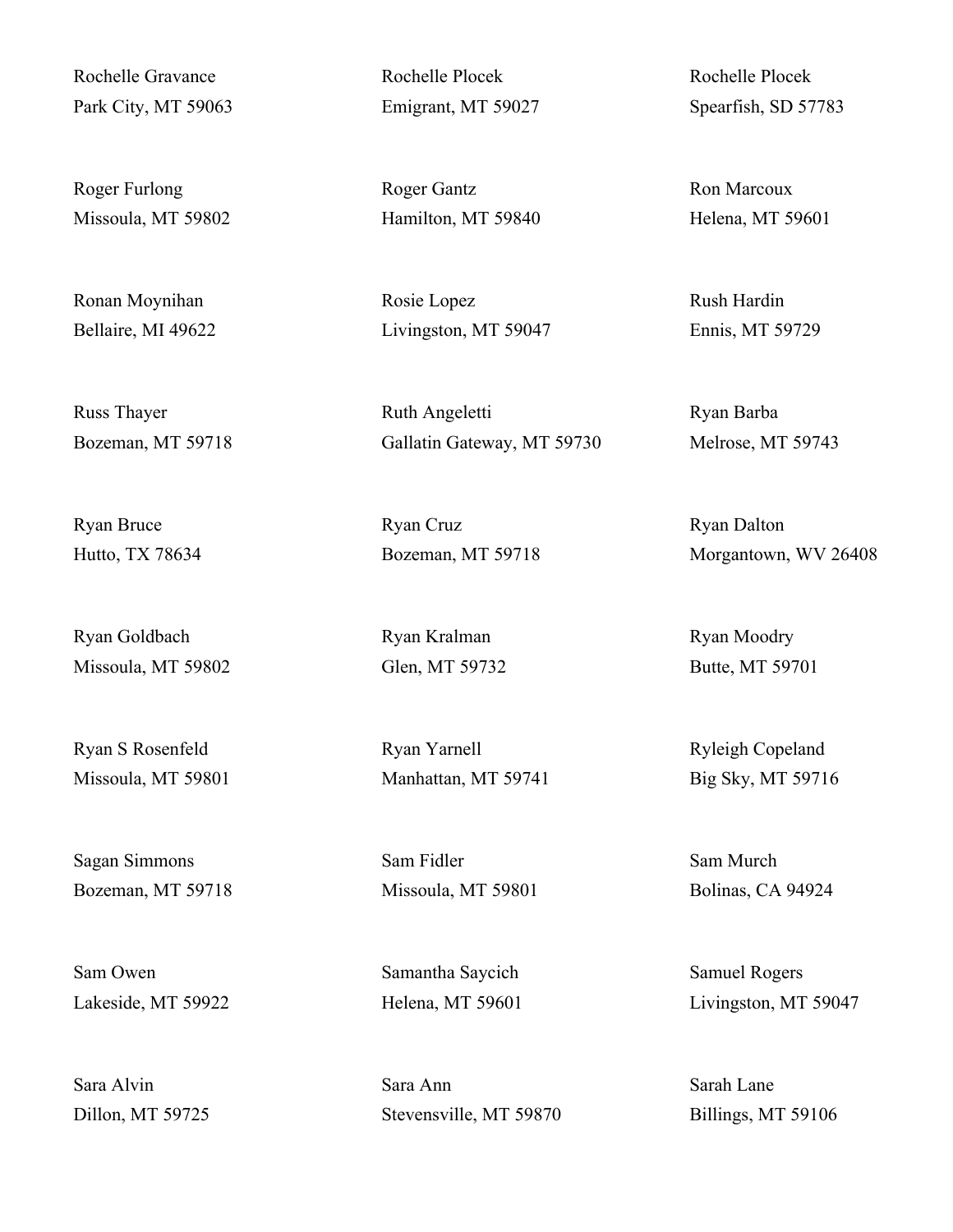Sarah Strausser Bozeman, MT 59715

Sawyer Connelly Missoula, MT 59801

Scott Desena Butte, MT 59701

Scott Pfeifer Helena, MT 59602

Scottie Harlan Butte, MT 59701

Shafter Johnston Clancy, MT 59634

Shannon Ness Billings, MT 59102

Shay Christopher Lima, MT 59739

Shelley Rahl Stevensville, MT 59870

Silas Jensen Olympia, WA 98502 Sasha Smith Missoula, MT 59802

Scoey Matson Anaconda, MT 59711

Scott Errell Thompson Falls, MT 59873

Scott Shuman Manhattan, MT 59741

Scotty Hall Big Sky, MT 59716

Shane Clark Bozeman, MT 59715

Shaun Moyer Salt Lake City, UT 84107

Sheila Garvin Bozeman, MT 59715

Sherry Biglen Lewistown, MT 59457

Simon Harris Billings, MT 59101 Sau Tsang Las Vegas, NV 89141

Scott David Missoula, MT 59804

Scott Mylnechuk Missoula, MT 59808

Scott Weber Dillon, MT 59725

Seth Moore Troy, MT 59935

Shannon Hopewell Butte, MT 59701

Shawnna McLaughlin Belgrade, MT 59714

Sheila Shapiro Whitefish, MT 59937

Shruthi Srinivasan Austin, TX 78705

Smith Wells Helena, MT 59601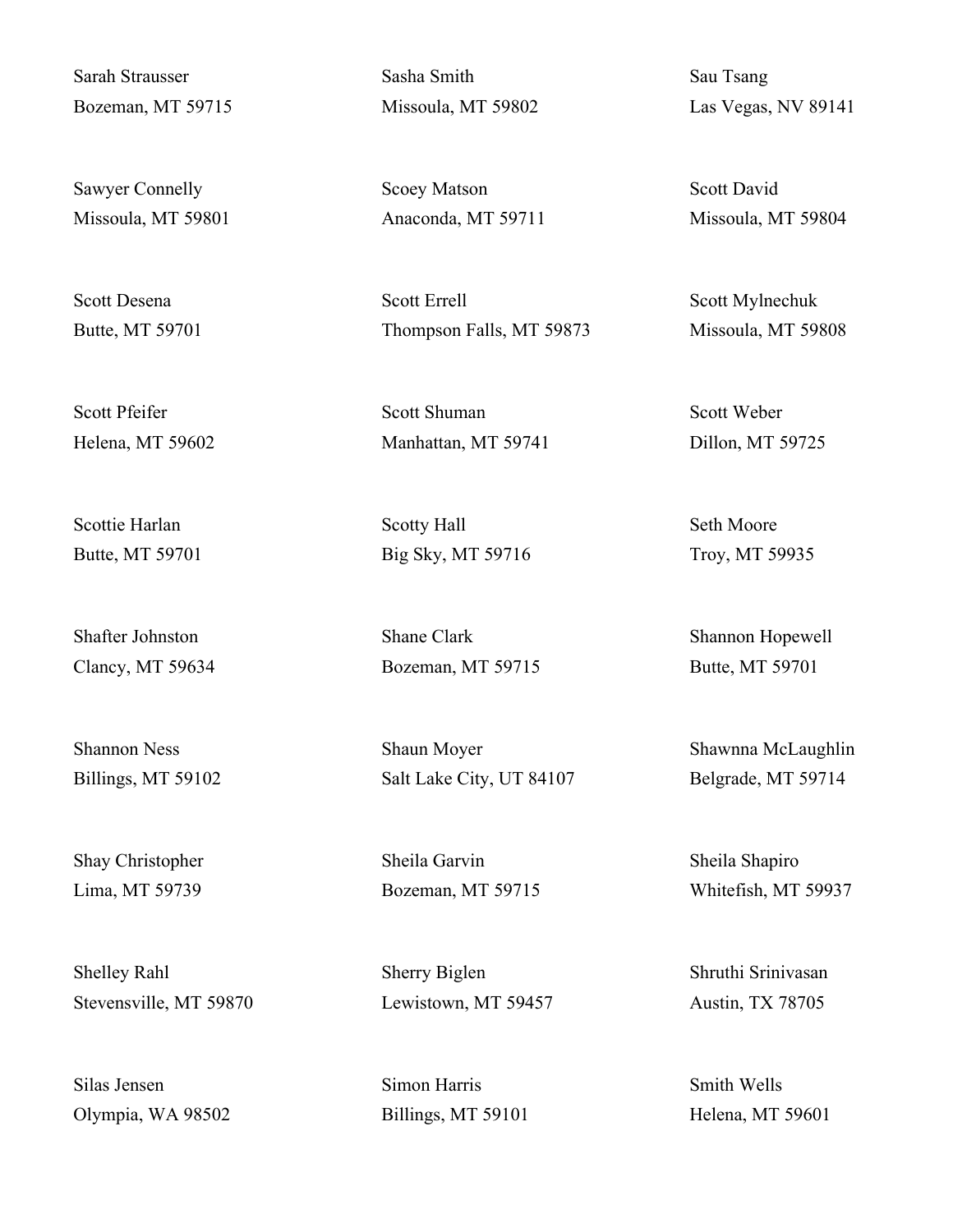Stan Barnes Tallahassee, FL 32308

Stephanie E McLaughlin Sacramento, CA 95826

Stephen Ethridge Austin, TX 78732

Steve Arbogast Billings, MT 59106

Steve Platt Helena, MT 59601

Susan Brown Mohnton, PA 19540

Tara Ashmore Seeley Lake, MT 59868

Teagan Jendro Bozeman, MT 59718

The Stonefly Fly Shop Butte, MT 59701

Thomas Miller Kalispell, MT 59901 Steen Shober Bozeman, MT 59718

Stephanie Ewing Bozeman, MT 59715

Stephen Kotick Malta, MT 59538

Steve Fain Hamilton, MT 59840

Steve Stieler Townsend, MT 59644

Talya Lorenz Eau Claire, WI 54701

Taylor Hess Missoula, MT 59801

Terri Hogan Helena, MT 59601

Thomas Griffith Bozeman, MT 59718

Thomas Vincent Bozeman, MT 59715 Stefanie Fries Kalispell, MT 59901

Stephanie Knapp Darby, MT 59829

Stephen Lohman Bozeman, MT 59715

Steve Gilbert Helena, MT 59602

Sue Joerger Seattle, WA 98127

Tanner Grimstad Missoula, MT 59801

Taylor Tate Great Falls, MT 59405

Terry L. Quirk Ennis, MT 59729

Thomas McCarthy Missoula, MT 59804

Tiff Catlin Lolo, MT 59847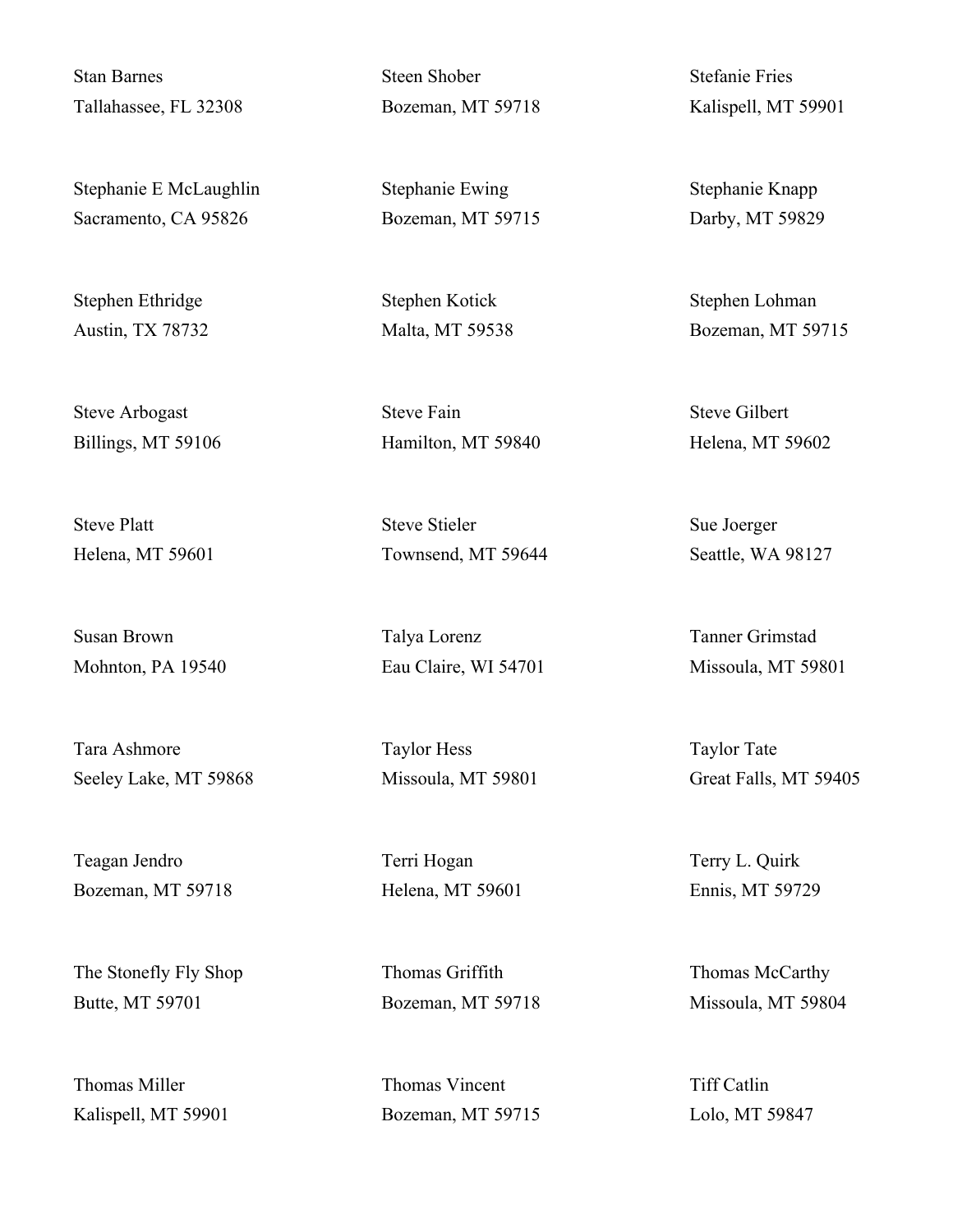Tim Linehan/Linehan Outfitting Troy, MT 59935

Tinamarie Bloomfield Weston, OH 43569

Todd Barber Bozeman, MT 59715

Todd Throckmorton Dillon, MT 59725

Tom Healy Wisdom, MT 59761

Tony Porcarelli Great Falls, MT 59405

Travis Monroe Bozeman, MT 59718

Tyler Garrison Bozeman, MT 59715

Upper Missouri Watershed Alliance Clancy, MT 59634

Tim McCue Missoula, MT 59802

Toby Krutz Missoula, MT 59802

Todd Maciag Forsyth, MT 59327

Tom Antos Helena, MT 59601

Tom Pruitt Alder, MT 59710

Toshimi Johnson Bozeman, MT 59715

Trevor Mills Missoula, MT 59801

Trevor Sporrer Trey Henrikson Anaconda, MT 59711

> Tyler Streib Helena, MT 59601

Valli Stager Portland, OR 97229 Tim Seitzinger Canal Winchester, OH 43110

Toby Welch Augusta, MT 59410

Todd Tanner Bigfork, MT 59911

Tom Gagnon Missoula, MT 59802

Tony Jewett Helena, MT 59601

Travis Flippen Bozeman, MT 59718

Trevor Nichols Belgrade, MT 59714

Troy Halliwell Fort Myers, FL 33916

Tyler Thorson Bozeman, MT 59715

Veronica Corbett Billings, MT 59105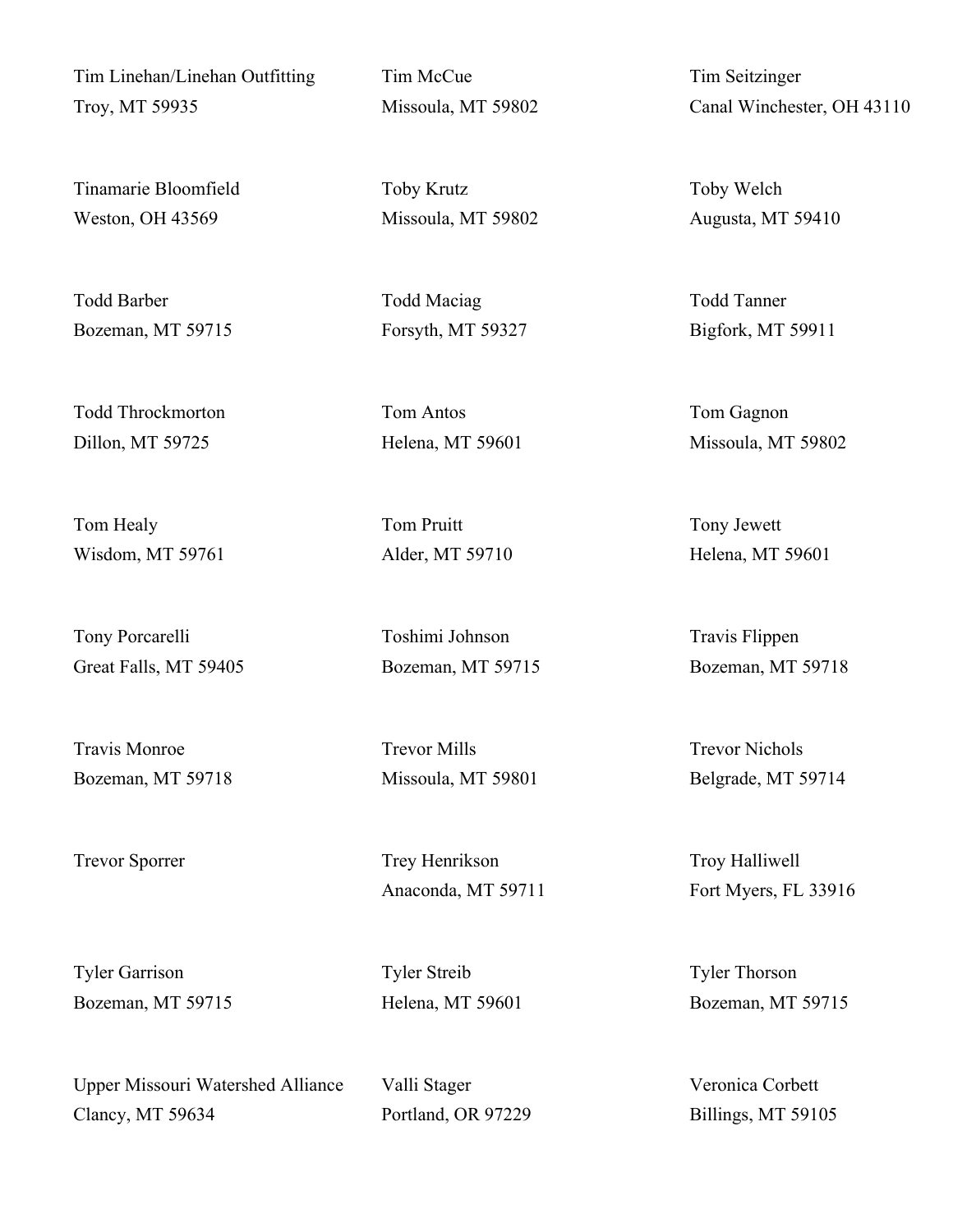Wade D Sikorski Baker, MT 59313

Wendy Dodd Emigrant, MT 59027

Wendy Weaver Livingston, MT 59047

Will Ballew Missoula, MT 59803

Will Rex Helena, MT 59601

William G Baskin Bozeman, MT 59718

William Schwandt Belmont, MI 49306

Yolie Bodie Missoula, MT 59802

Zach Montano Bozeman, MT 59718

Zachary Baker Dillon, MT 59725 Wade Litton Greenwood, MS 38930

Weston Wade Missoula, MT 59801

Will Bensley Brentwood, TN 37027

William Bowen Whitehall, MT 59759

William M Ryan Butte, MT 59701

William Swain Bozeman, MT 59718

Yuill Moore Albany, GA 31721

Zach Peevey Billings, MT 59101

Zachary Dickerson Harlowton, MT 59036 Walter Brannen Belgrade, MT 59714

Wendy Forster Wendy Meier Manhattan, MT 59741

> Whitney Tolley Alberton, MT 59820

Will Dean Bozeman, MT 59718

William Duerk Missoula, MT 59801

William Pasich Big Sky, MT 59716

Wyett Flick Salem, OR 97301

Zach Halverson Plentywood, MT 59254

Zachary Angstead Great Falls, SW 59404

Zachary Fawcett Whitefish, MT 59937